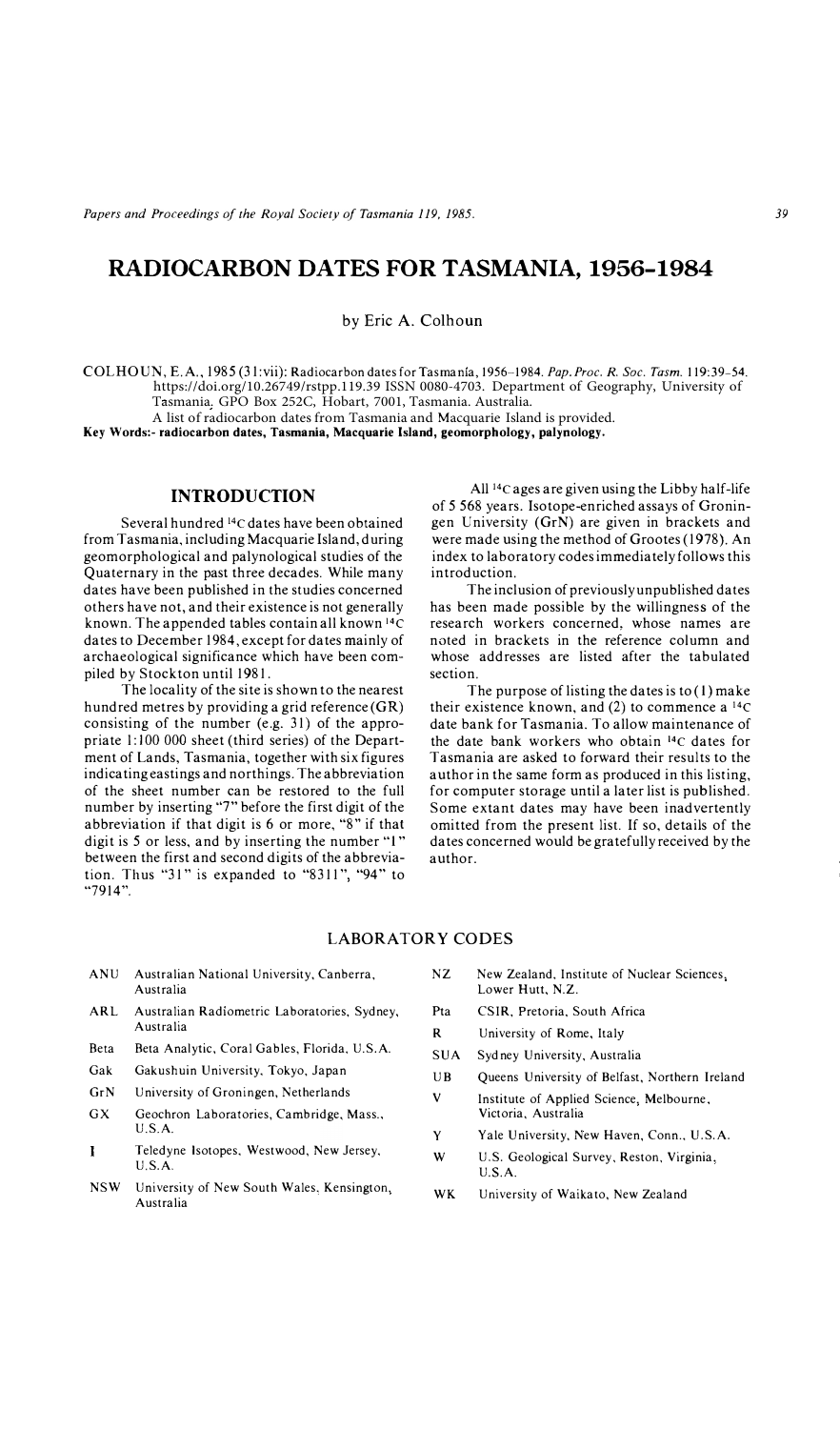## **TABULATION OF INFORMATION ON RADIOCARBON DATES**

## **TASMANIA**

### **Modem Materials**

| <b>Site Name</b>         | <b>GR Ref</b>                                                    | <b>Material</b>                              | $^{14}C$ | SD <sub></sub>       | Lab No          | Reference              | Comment                                                                      |
|--------------------------|------------------------------------------------------------------|----------------------------------------------|----------|----------------------|-----------------|------------------------|------------------------------------------------------------------------------|
| Adventure Bay            | 31-294985                                                        | shell of<br>Cellana<br>solida                | 114.6    | $0.9\%$              | SUA 294/2       | Gillespie 1977         | nuclear test effects in<br>southwestern Pacific                              |
|                          |                                                                  | meat of<br>C. solida                         | 117.2    | 1.1%                 | SUA 294/2M      |                        |                                                                              |
|                          |                                                                  | shell of<br>Austro-<br>cochlea<br>odontis    | 112.9    | 1.2%                 | SUA 294/3       |                        |                                                                              |
| Eaglehawk Neck 41-759377 |                                                                  | shell of<br>Brachio-<br>dontes<br>rostratis  | 110.9    | $0.9\%$              | SUA 294/1       | Gillespie 1977         | nuclear effects                                                              |
| Lake Gordon              | $12-$<br>tree cut<br>by IXL,<br>location<br>not known franklinii | $1941 - 45$<br>wood of<br>Lagaros-<br>trobos |          |                      |                 |                        |                                                                              |
|                          |                                                                  |                                              |          | $\delta^{ij}C$       | $\Delta^{14}C$  |                        |                                                                              |
|                          |                                                                  | benzene-<br>ethanol<br>extract               |          | $-24.8$ $318 \pm 18$ | <b>SUA 5002</b> | Francey et al.<br>1984 | pretreatment using<br>solvent/acid/alkali/<br>acid method                    |
|                          |                                                                  | acid<br>extract                              | $-20.1$  | $-2. \pm 9$          | <b>SUA 5006</b> |                        |                                                                              |
|                          |                                                                  | alkali<br>extract                            | $-25.1$  | $107 \pm 37$         | <b>SUA 5007</b> |                        |                                                                              |
|                          |                                                                  | wood<br>residue                              | $-22.9$  | $-16 \pm 6$          | <b>SUA 5005</b> |                        |                                                                              |
|                          |                                                                  | acid<br>extract                              | $-20.1$  | $21 \pm 11$          | <b>SUA 5001</b> |                        | pretreatment using<br>acıd/alkalı/acid<br>method                             |
|                          |                                                                  | alkali<br>extract                            |          | $-25.0$ $226 \pm 21$ | <b>SUA 5003</b> |                        |                                                                              |
|                          |                                                                  | wood<br>residue                              | $-22.6$  | $-5 \pm 6$           | <b>SUA 5000</b> |                        |                                                                              |
| Key Island               | 57-870232                                                        | shells of<br>Subninella<br>undulata          | 455      | 120                  | GX 7009         | (Gill)                 | coll. 2-1-1956 at<br>spring L.W. Pre A-<br>bomb testing<br>in Pacific        |
|                          |                                                                  |                                              |          | $\delta^{ij}C$       | $\Delta^{14}C$  |                        |                                                                              |
| Stanley River            | 94-565780                                                        | leaf                                         | $-29.6$  | $286 \pm 9$          | <b>SUA 5008</b> | McPhail et al.<br>1983 | leaves of<br>Phyllocladus asplenii-<br>folius from below<br>and above canopy |
|                          |                                                                  | leaf                                         |          | $-24.0$ $293 \pm 7$  | <b>SUA 5009</b> | Francey et al.<br>1984 |                                                                              |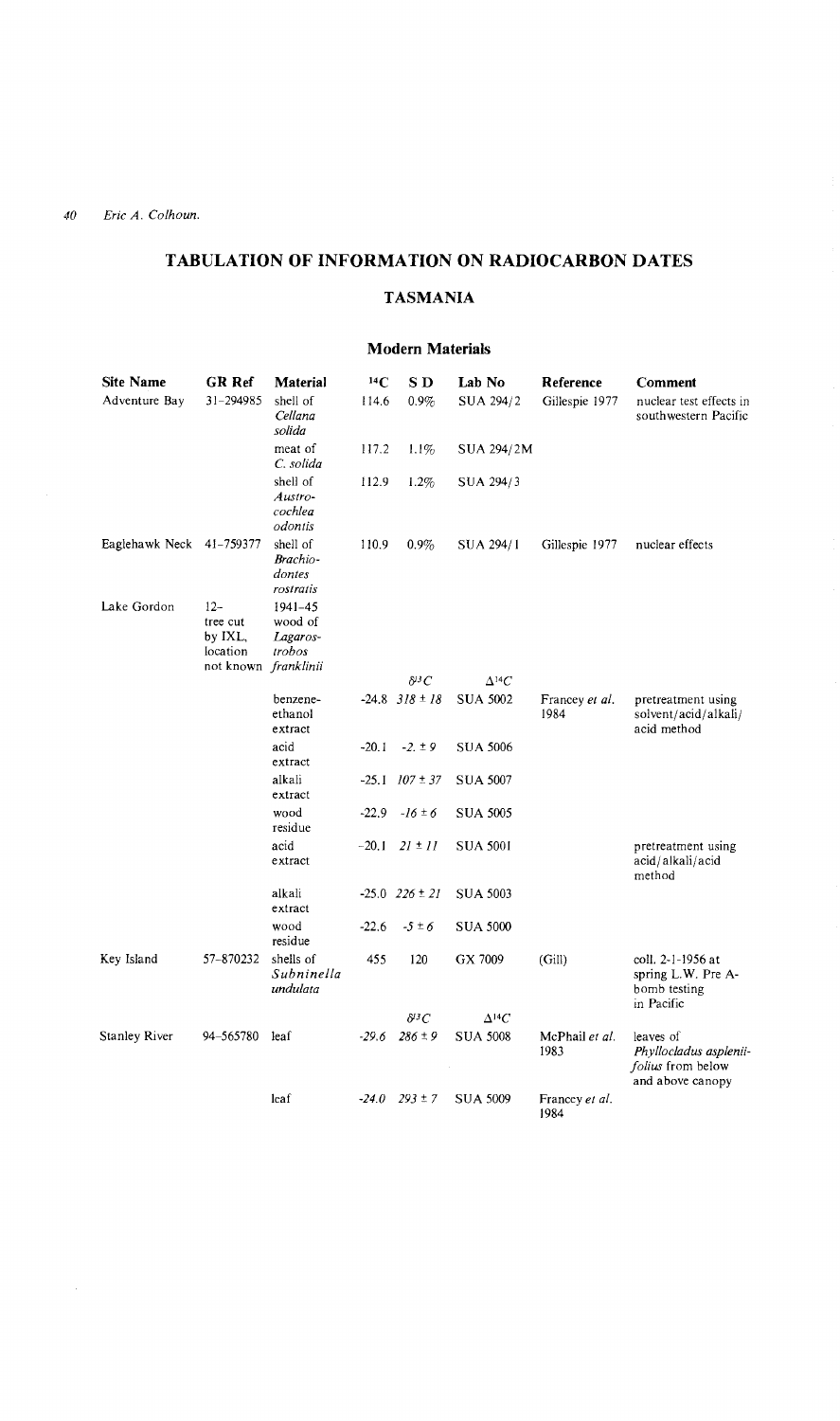| <b>Site Name</b>            | <b>GR Ref</b> | <b>Material</b>        | 14C     | S D | Lab No           | Reference                   | Comment                                    |
|-----------------------------|---------------|------------------------|---------|-----|------------------|-----------------------------|--------------------------------------------|
| <b>Bridgewater</b>          | 32-167682     | charcoal               | 4 5 4 0 | 105 | Gak 5593         | Sigleo &<br>Colhoun 1982    | midden base on dune                        |
| Glenfield                   | 32-215696     | charcoal<br>carb. wood | 210     | 80  | <b>SUA 303</b>   | Sigleo $\&$<br>Colhoun 1982 | hearths in dune                            |
|                             |               | charcoal               | 1 245   | 80  | <b>SUA 304</b>   |                             |                                            |
|                             |               | charcoal               | 2055    | 80  | <b>SUA 305</b>   |                             |                                            |
| Malcolms Hut<br>Road        | 32-335643     | charcoal               | 15 740  | 700 | <b>SUA 376</b>   | Colhoun 1975                | Pleistocene dune                           |
| Pipe Clay<br>Lagoon         | 42-433428     | org. sand<br>and clay  | 19810   | 360 | <b>SUA 153</b>   | Colhoun 1977a               | Pleistocene dune-<br>filled wet depression |
|                             |               | org. sand<br>and clay  | 21 905  | 440 | SUA 153/2        |                             |                                            |
|                             |               | org. clay              | 20 250  | 360 | <b>SUA 152</b>   |                             |                                            |
|                             |               | org. clay              | 25 380  | 640 | <b>SUA 151</b>   |                             |                                            |
| South Arm Beach $31-370352$ |               | charcoal               | 490     | 110 | Gak 6295         | (Colhoun)                   | midden with dune<br>above and below        |
| Rushy Lagoon                | 56-868758     | charcoal               | 8 300   | 80  | <b>Beta 8190</b> | Cosgrove 1985               | hearth $0.4-0.7m$<br>depth in lunette      |
|                             |               | wood                   | 8 5 7 0 | 135 | $1 - 11$ 448 A   | Sigleo &<br>Colhoun 1982    | organic beds below<br>Holocene lunette     |
|                             |               | hum, acid              | 8 4 3 5 | 185 | $1 - 11$ 448 B   |                             |                                            |

# Aeolian Landforms and Deposits

## Cave Landforms and Deposits

| <b>Site Name</b>          | GR Ref    | Material           | 14C     | S D                | Lab No          | Reference                | Comment                   |
|---------------------------|-----------|--------------------|---------|--------------------|-----------------|--------------------------|---------------------------|
| <b>Baldocks Cave</b>      | 14-452966 | charcoal           | 12 500  | $+3300$<br>$-2400$ | <b>ARL 222</b>  | (Kiernan)                | base of silt on gravel    |
| <b>Bone Cave</b>          | 12-557570 | charcoal           | 16 200  | $+1200$<br>$-1100$ | <b>SUA 2104</b> | (Goede)                  | archaeological site       |
| Breccia Ridge<br>Cave     | 12-554872 | charcoal           | 7380    | 130                | Gak 7036        | (Goede)                  | cave entrance deposit     |
|                           |           | charcoal           | 8 2 9 0 | 280                | Gak 7034        |                          |                           |
| Flowery Gully             | 25-850327 | charcoal &<br>bone | 7 0 8 0 | 420                | Gak 967         | Gill 1968                | bone bed in cave<br>earth |
| Frankcombe Cave 12-550910 |           | calcite            | 3630    | 65                 | Pta 2505        | (Goede)                  | stalagmite                |
|                           |           | calcite            | 5 4 9 0 | 70                 | Pta 2575        |                          |                           |
|                           |           | calcite            | 5 7 9 0 | 70                 | Pta 2574        |                          |                           |
|                           |           | calcite            | 5990    | 70                 | Pta 2571        |                          |                           |
|                           |           | calcite            | 6 3 2 0 | 70                 | Pta 2499        |                          |                           |
|                           |           | calcite            | >41000  |                    | <b>SUA 2208</b> |                          |                           |
| Lynds Cave                | 14-357974 | calcite            | 5 250   | 70                 | Pta 2979        | Goede &<br>Hitchman 1984 | stalagmite                |
|                           |           | calcite            | 6 400   | 20                 | Pta 3199        |                          |                           |
|                           |           | calcite            | 8980    | 90                 | Pta 2976        |                          |                           |
|                           |           | calcite            | 10 300  | 90                 | Pta 2975        |                          |                           |
|                           |           | calcite            | 13 000  | 30                 | Pta 3198        |                          |                           |
|                           |           | calcite            | 14 200  | 90                 | Pta 3713        |                          |                           |
|                           |           | calcite            | 14 500  | 140                | Pta 2972        |                          |                           |
|                           |           | calcite            | 13 400  | 130                | Pta 3708        |                          |                           |
|                           |           | calcite            | 12 700  | 90                 | Pta 3707        |                          |                           |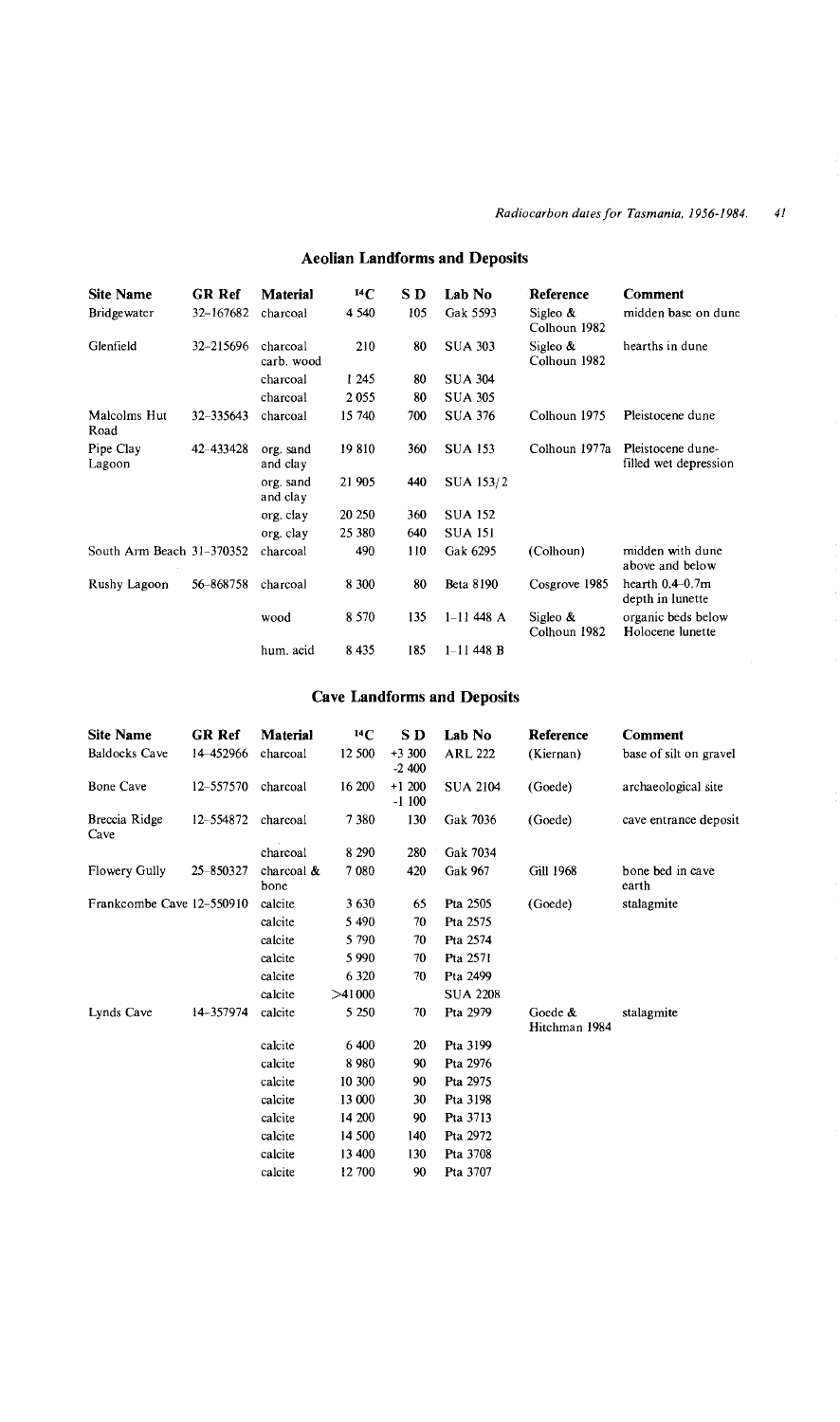| <b>Cave Landforms and Deposits</b> |                            |                  |                     |                           |                   |                           |                                         |  |  |
|------------------------------------|----------------------------|------------------|---------------------|---------------------------|-------------------|---------------------------|-----------------------------------------|--|--|
| <b>Site Name</b><br>Pigsty I Cave  | <b>GR Ref</b><br>14-413975 | Material<br>bone | $^{14}$ C<br>23 500 | S D<br>$+8300$<br>$-4000$ | Lab No<br>ARL 223 | Reference<br>(Kiernan)    | Comment<br>bone in calcite on<br>gravel |  |  |
| Pleisto Scene Cave 86-230748       |                            | hone             | 1450                | 210                       | R 5001/1          | Murray &<br>Goede 1977    | bone breccia.<br>unreliable dates       |  |  |
|                                    |                            | bone             | 10 100              | 200                       | R 5001/2          |                           |                                         |  |  |
|                                    |                            | calcite          | 17670               | 180                       | Pta 2506          | Goede &<br>Harmon 1983    | flowstone over bone<br>breccia          |  |  |
| Quarry Cave                        | 14-454980                  | charcoal         | 1810                | 310                       | ARL 221           | (Kiernan)                 | clay below calcite<br>crust             |  |  |
| <b>Titans Shelter</b>              | 12-557852                  | charcoal         | 1140                | 90                        | Gak 6874          | Goede $\&$<br>Murray 1979 | cave deposits                           |  |  |
|                                    |                            | charcoal         | 14 3 10             | $+2970$<br>$-2160$        | Gak 6875          |                           | cave bone deposit                       |  |  |

## **Coastal Landforms and Marine Sediments**

| <b>Site Name</b>                  | GR Ref    | Material                 | 14C     | SD                 | Lab No          | Reference                                 | Comment                                        |
|-----------------------------------|-----------|--------------------------|---------|--------------------|-----------------|-------------------------------------------|------------------------------------------------|
| Anthonys Beach                    | 96-471805 | shell hash               | 3 500   | 60                 | <b>SUA 1301</b> | Thom et al.<br>1981                       | barrier transect                               |
|                                   |           | shell hash               | 1780    | 55                 | <b>SUA 1302</b> |                                           |                                                |
|                                   |           | shell hash               | 7660    | 75                 | <b>SUA 1303</b> |                                           |                                                |
| Bowen Bridge                      | 32-250593 | org. mud                 | 790     | 70                 | <b>SUA 1960</b> | Colhoun &<br>Moon 1984                    | $-10.5m$ drill hole 2,<br>piers $2 & 3$        |
|                                   |           | shell                    | 1 490   | 70                 | <b>SUA 1961</b> |                                           | $-16.1m$                                       |
|                                   |           | org. mud                 | 3 0 8 0 | 80                 | <b>SUA 1962</b> |                                           | $-19.0m$                                       |
|                                   |           | shell                    | 2 0 6 0 | 150                | <b>SUA 1963</b> |                                           | $-26.3m$                                       |
|                                   |           | shell                    | 4 4 4 0 | 150                | <b>SUA 1964</b> |                                           | $-29.5m$                                       |
|                                   |           | org. mud                 | 7 370   | 140                | <b>SUA 1965</b> |                                           | $-29.5m$                                       |
|                                   |           | org. mud                 | 4 4 9 0 | 90                 | <b>SUA 1966</b> |                                           | $-30.0m$                                       |
|                                   |           | org. mud                 | 9 0 7 0 | 110                | <b>SUA 1967</b> |                                           | $-35.5m$                                       |
|                                   |           | shell                    | 9 1 5 0 | 290                | <b>SUA 1968</b> |                                           | $-38.9m$                                       |
|                                   |           | shell                    | 9 0 6 0 | 300                | <b>SUA 1969</b> |                                           | $-40.0m$                                       |
|                                   |           | org. mud                 | 9 3 9 0 | 110                | <b>SUA 1970</b> |                                           | $-42.5m$                                       |
|                                   |           | shell                    | 2 610   | 100                | <b>SUA 1971</b> |                                           | $-24.0m$ pier 6                                |
|                                   |           | shell                    | 2 5 6 0 | 160                | <b>SUA 1972</b> |                                           | $-32.4m$ pier 4                                |
|                                   |           | shell                    | 3 190   | 180                | <b>SUA 1973</b> |                                           | $-10.3$ to $-10.5$ m<br>drill hole 10          |
|                                   |           | shell                    | 7960    | 320                | <b>SUA 1974</b> |                                           | $-42.9$ to $-43.2$ m<br>drill hole 2           |
| Cremorne                          | 42-429439 | carb. wood               | 3 6 20  | 80                 | Gak 650         | Kigoshi &                                 | beach sands 1.3m<br>Kobayashi 1966 above HWMST |
| Greens Beach                      | 25-787515 | shell hash               | 6 0 8 5 | 90                 | <b>SUA 1297</b> | Thom et al.<br>1981                       | barrier transect                               |
|                                   |           | shell hash               | 38 765  | $+2700$<br>$-2015$ | <b>SUA 1298</b> |                                           |                                                |
|                                   |           | shell hash               | 8 0 0 5 | 90                 | <b>SUA 1299</b> |                                           |                                                |
|                                   |           | shell hash               | 3 770   | 70                 | <b>SUA 1300</b> |                                           |                                                |
| Laycocks Beach                    | 15-455429 | charcoal &<br>carb. wood | 5 9 9 0 | 260                | Gak 5618        | Colhoun 1983a                             | present sea level<br>already attained          |
| Marion Bay                        | 42-710572 | carb. wood               | 390     | 90                 | Gak 647         | Kigoshi &<br>Kobayashi 1966 barrier beach | sample 0.2m asl in                             |
| Nelsons Drain.<br>Flinders Island | 57-010    | shell                    | 21 620  | 750                | Gak 8256        | (Ladd)                                    | shell from drain wall                          |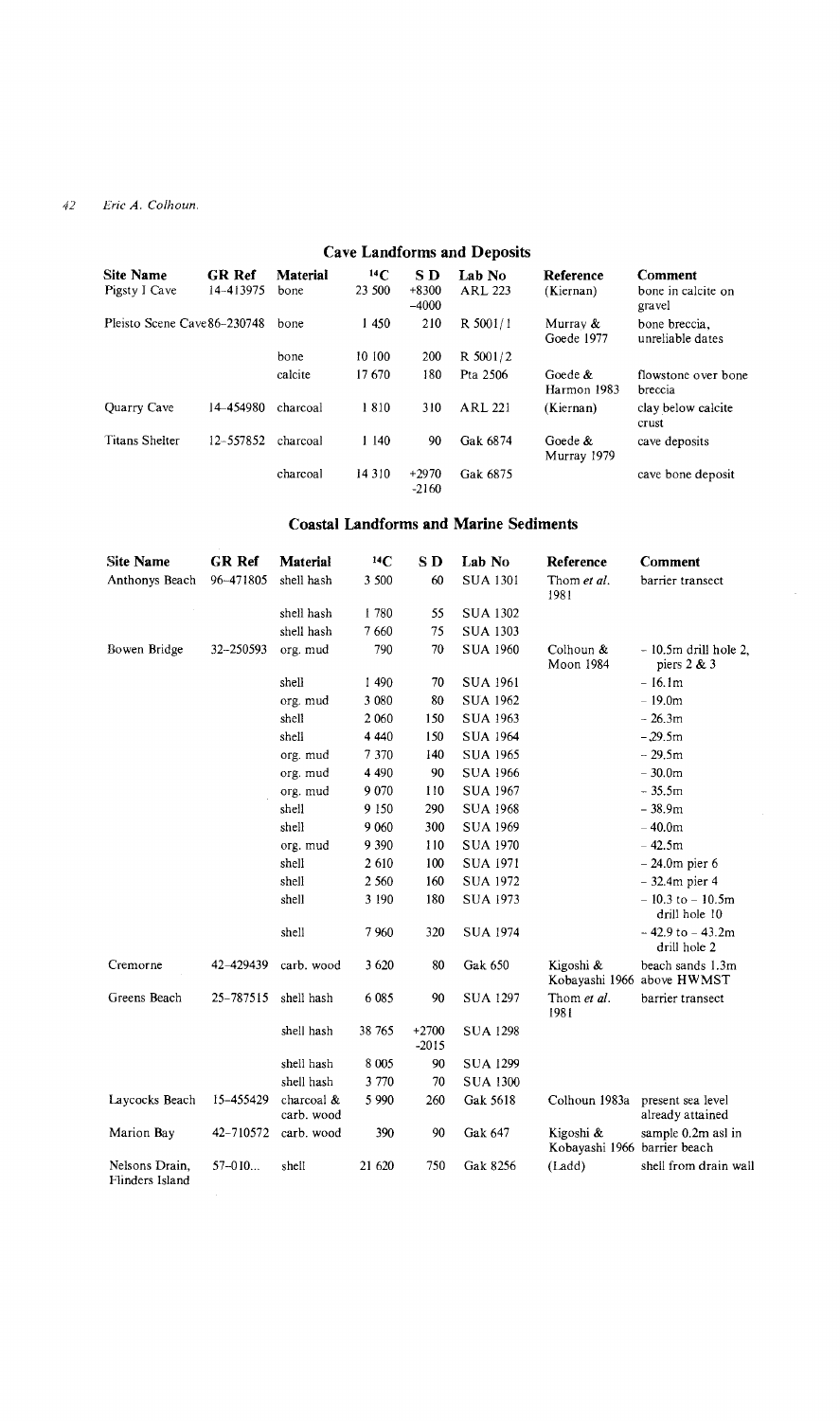## *Radiocarbon dates for Tasmania, 1956-1984.* 43

|                                    | <b>Coastal Landforms and Marine Sediments</b> |            |         |                |                 |                                          |                                                                   |  |  |  |  |
|------------------------------------|-----------------------------------------------|------------|---------|----------------|-----------------|------------------------------------------|-------------------------------------------------------------------|--|--|--|--|
| <b>Site Name</b>                   | <b>GR Ref</b>                                 | Material   | 14C     | S <sub>D</sub> | Lab No          | Reference                                | Comment                                                           |  |  |  |  |
| Nilinga Creek,<br>Flinders Island  | 57-865565                                     | shell      | 3 9 9 0 | 100            | <b>SUA 413</b>  | (Gill)                                   | beach gravel $+1.8m$                                              |  |  |  |  |
| Nine Mile Beach                    | 53-905395                                     | shell hash | 5 7 6 0 | 80             | SUA 1291        | Thom et al.<br>1981                      | barrier transect                                                  |  |  |  |  |
|                                    |                                               | shell hash | 9465    | 105            | <b>SUA 1292</b> |                                          |                                                                   |  |  |  |  |
|                                    |                                               | shell hash | 11 350  | 125            | <b>SUA 1293</b> |                                          |                                                                   |  |  |  |  |
|                                    |                                               | shell hash | 8 7 7 0 | 120            | <b>SUA 1294</b> |                                          |                                                                   |  |  |  |  |
|                                    |                                               | shell hash | 11 110  | 175            | <b>SUA 1295</b> |                                          |                                                                   |  |  |  |  |
|                                    |                                               | shell hash | 8 5 7 5 | 105            | <b>SUA 1296</b> |                                          |                                                                   |  |  |  |  |
| Rheban                             | 42-777777                                     | shell hash | 3445    | 140            | GX 4021         | Thom et al.<br>1981                      | barrier transect                                                  |  |  |  |  |
|                                    |                                               | shell hash | 3 5 5 0 | 150            | GX 4020         |                                          |                                                                   |  |  |  |  |
|                                    |                                               | shell hash | 4 3 3 0 | 125            | SUA 768/1       |                                          |                                                                   |  |  |  |  |
|                                    |                                               | wood       | 815     | 125            | SUA 768/2       |                                          |                                                                   |  |  |  |  |
|                                    |                                               | shell hash | 4 7 5 0 | 180            | GX 4363         |                                          |                                                                   |  |  |  |  |
|                                    |                                               | shell hash | 5 3 1 0 | 150            | GX 4022         |                                          |                                                                   |  |  |  |  |
|                                    |                                               | shell hash | 4 3 3 0 | 170            | GX 4364         |                                          |                                                                   |  |  |  |  |
|                                    |                                               | shell hash | 4 3 4 0 | 120            | GX 4365         |                                          |                                                                   |  |  |  |  |
| Rocky Cape                         | 06-743753                                     | shell      | $<$ 190 |                | unknown         | (Stephens)                               | beach 1.8m above<br>HWMST east side of<br>Rocky Cape              |  |  |  |  |
|                                    | $06$ -                                        | shell      | 3795    | 100            | V 83            |                                          | probably west side of<br>Rocky Cape                               |  |  |  |  |
|                                    | $06$ -                                        | shell      | 3 4 3 4 | 95             | V 88            |                                          |                                                                   |  |  |  |  |
| Seven Mile Beach 42-470581         |                                               | shell      | 4 1 4 0 | 90             | <b>SUA 1486</b> | Thom et al.<br>1981                      | near base of deposit<br>below swale south of<br>inner beach ridge |  |  |  |  |
| Snug                               | $31 - 211321$                                 | shell      | 510     | 80             | Gak 1143        | Kigoshi &<br>Kobayashi 1966 HWMST        | sand 0.7m below                                                   |  |  |  |  |
|                                    |                                               | shell      | 2 760   | 120            | Gak 649         |                                          | sand 1.7m below<br><b>HWMST</b>                                   |  |  |  |  |
| The Jam,<br>Smithton               | 96-353830                                     | shell      | 22 700  | 1100           | Gak 652         | Kigoshi &<br>Kobayashi 1966 shell at -3m | derived Pleistocene                                               |  |  |  |  |
| Tinderbox                          | 31-270325                                     | shell      | 260     | 70             | Gak 648         | Kigoshi &<br>Kobayashi 1966 HWMST        | beach $0.5 - 2m$ above                                            |  |  |  |  |
| Yellow Beaches,<br>Flinders Island | 57-064479                                     | wood       | 3 9 7 0 | 90             | Gak 1102        | (Gill)                                   | at Lady Barron<br>below Henwoods<br>House                         |  |  |  |  |

## **Fluvial Landforms and Deposits**

| Site Name             | GR Ref    | Material | 14C     | S D                | Lah No   | Reference                   | <b>Comment</b>                      |
|-----------------------|-----------|----------|---------|--------------------|----------|-----------------------------|-------------------------------------|
| Barilla Valley        | 32-378583 | charcoal | 550     | 80                 | Gak?     | (Stephens)                  | alluvial gravel                     |
|                       | 32-353572 | charcoal | 160     | 100                | Gak 651  | Kigoshi &<br>Kobayashi 1966 | alluvial gravel                     |
|                       | 32-343564 | charcoal | 4 6 5 0 | 120                | Gak 488  |                             | alluvial gravel                     |
|                       |           | charcoal | 7 900   | 460                | Gak 487  |                             | alluvial gravel                     |
| <b>Blakes Opening</b> | 21-690279 | charcoal | >29150  |                    | Gak 5587 | Colhoun &<br>Goede 1979     | alluvium containing<br>organic beds |
|                       |           | charcoal | 27 400  | 2900               | Gak 5588 |                             |                                     |
|                       |           | charcoal | 29 340  | $+3080$<br>$-2220$ | Gak 5589 |                             |                                     |
|                       |           | charcoal | 39 600  | 1000               | GrN 7695 |                             |                                     |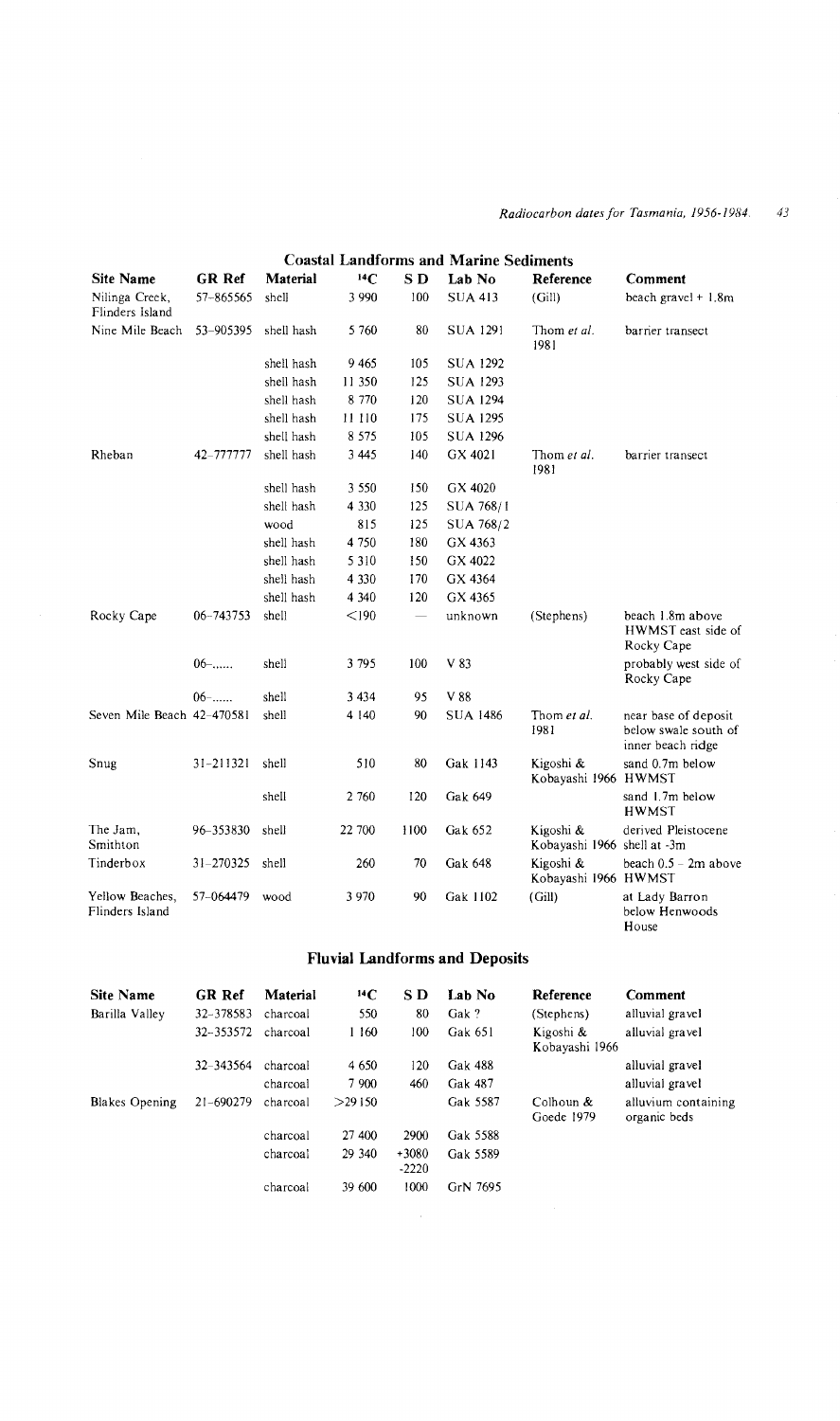| <b>Fluvial Landforms and Deposits</b>           |               |                          |           |                    |                 |                                             |                                                                                  |  |  |  |  |
|-------------------------------------------------|---------------|--------------------------|-----------|--------------------|-----------------|---------------------------------------------|----------------------------------------------------------------------------------|--|--|--|--|
| <b>Site Name</b>                                | <b>GR Ref</b> | <b>Material</b>          | $^{14}C$  | S D                | Lab No          | Reference                                   | Comment                                                                          |  |  |  |  |
|                                                 |               | wood                     | 41 150    | $+1450$<br>$-1250$ | GrN 7999        |                                             |                                                                                  |  |  |  |  |
|                                                 |               | wood                     | 53 400    | $+1700$<br>$-1400$ | GrN 8277        |                                             |                                                                                  |  |  |  |  |
| City of Melbourne 77-535671<br>Bay, King Island |               | wood                     | 37 500    | 1900               | NZ 349          | Grant-Taylor & Nothofagus in<br>Rafter 1962 | alluvium below dune                                                              |  |  |  |  |
| Coal River                                      | 32-371763     | charcoal                 | 1730      | 110                | Gak 1678        | Kigoshi et al.<br>1969                      | alluvium                                                                         |  |  |  |  |
|                                                 | 32-364668     | charcoal                 | 1990      | 100                | Gak 905         |                                             | alluvial silty sand                                                              |  |  |  |  |
|                                                 | 32-359693     | soil<br>carbonate        | 2 2 4 0   | 110                | Gak 2236        |                                             | pedal coating of<br>alluvium                                                     |  |  |  |  |
|                                                 | 32-370662     | charcoal                 | 5480      | 130                | Gak 2238        |                                             | alluvial sand                                                                    |  |  |  |  |
|                                                 | 32-363668     | charcoal                 | 33 600    | $+3400$<br>$-2400$ | Gak 906         |                                             | alluvial gravel<br>reworked                                                      |  |  |  |  |
| Curries River                                   | 25–960501     | charcoal                 | 370       | 100                | SUA 1081        | (Colhoun &<br>van de Geer)                  | Holocene &<br>Pleistocene alluvial<br>deposits                                   |  |  |  |  |
|                                                 |               | wood                     | 1460      | 80                 | <b>SUA 1082</b> |                                             |                                                                                  |  |  |  |  |
|                                                 |               | wood                     | 1 2 8 0   | 100                | <b>SUA 1043</b> |                                             |                                                                                  |  |  |  |  |
|                                                 |               | wood                     | 12 570    | 240                | <b>SUA 1083</b> |                                             |                                                                                  |  |  |  |  |
| Denison River                                   | 02-048699     | charcoal                 | 310       | 150                | <b>ANU 2787</b> | (Jones &<br>Ranson)                         | alluvial silt 0.05m<br>below rainforest peat                                     |  |  |  |  |
|                                                 |               | plant                    |           |                    |                 |                                             |                                                                                  |  |  |  |  |
|                                                 |               | fragments                | 13 110    | 400                | <b>SUA 1084</b> |                                             |                                                                                  |  |  |  |  |
| Narcissus River                                 | 13-256484     | charcoal                 | 7650      | 250                | <b>SUA 2079</b> | (Kiernan)                                   | basal 0.2m of<br>alluvium on outwash<br>gravel                                   |  |  |  |  |
| Native Hut<br>Rivulet                           | 32-352769     | charcoal                 | 4 160     | 160                | Gak 2237        | (Goede)                                     | alluvium                                                                         |  |  |  |  |
| Oyster Creek                                    | 32-118651     | charcoal                 | 3840      | 95                 | I 7931          | Wasson 1977                                 | inset fill of alluvial<br>fan                                                    |  |  |  |  |
| Parramore Creek 32-148671                       |               | charcoal                 | 3 5 7 5   | 95                 | 17930           | Wasson 1977                                 | inset fill of alluvial<br>fan                                                    |  |  |  |  |
| Pieman Dam                                      | 94-472742     | wood                     | >39000    |                    | <b>SUA 310</b>  | Colhoun 1980                                | interglacial age<br>alluvium                                                     |  |  |  |  |
|                                                 |               | wood                     | $>$ 54000 |                    | GrN 7555        |                                             | same piece wood as<br><b>SUA 310</b>                                             |  |  |  |  |
| Rocky Cape                                      | 96-726741     | charred<br>wood          | 26 760    | 1360               | Gak 5153        | Colhoun 1977b                               | organic materials in<br>alluvial fan deposits                                    |  |  |  |  |
|                                                 |               | wood                     | 28 930    | +1970<br>$-1580$   | Gak 5154        |                                             |                                                                                  |  |  |  |  |
|                                                 |               | charcoal &<br>carb. wood | 33 240    | $+5610$<br>$-3270$ | Gak 5691        |                                             |                                                                                  |  |  |  |  |
|                                                 |               | wood                     | 24 090    | 1030               | Gak 5155        |                                             |                                                                                  |  |  |  |  |
|                                                 |               | charcoal &<br>carb. wood | 32 350    | +3680<br>$-2510$   | Gak 5690        |                                             |                                                                                  |  |  |  |  |
| Stanley River                                   | 94-565780     | wood                     | 100       | 60                 | SUA 5015        | Francey et al.<br>1984                      | logs of Lagaro-<br>strobos franklinii<br>from alluvium listed<br>chronologically |  |  |  |  |
|                                                 |               | wood                     | 120       | 60                 | <b>SUA 5016</b> |                                             |                                                                                  |  |  |  |  |
|                                                 |               | wood                     | 630       | 60                 | SUA 5021        |                                             |                                                                                  |  |  |  |  |
|                                                 |               | wood                     | 1 190     | 70                 | <b>SUA 5014</b> |                                             |                                                                                  |  |  |  |  |
|                                                 |               | wood                     | 1 210     | 70                 | <b>SUA 5013</b> |                                             |                                                                                  |  |  |  |  |
|                                                 |               | wood                     | 1580      | 60                 | <b>SUA 5011</b> |                                             |                                                                                  |  |  |  |  |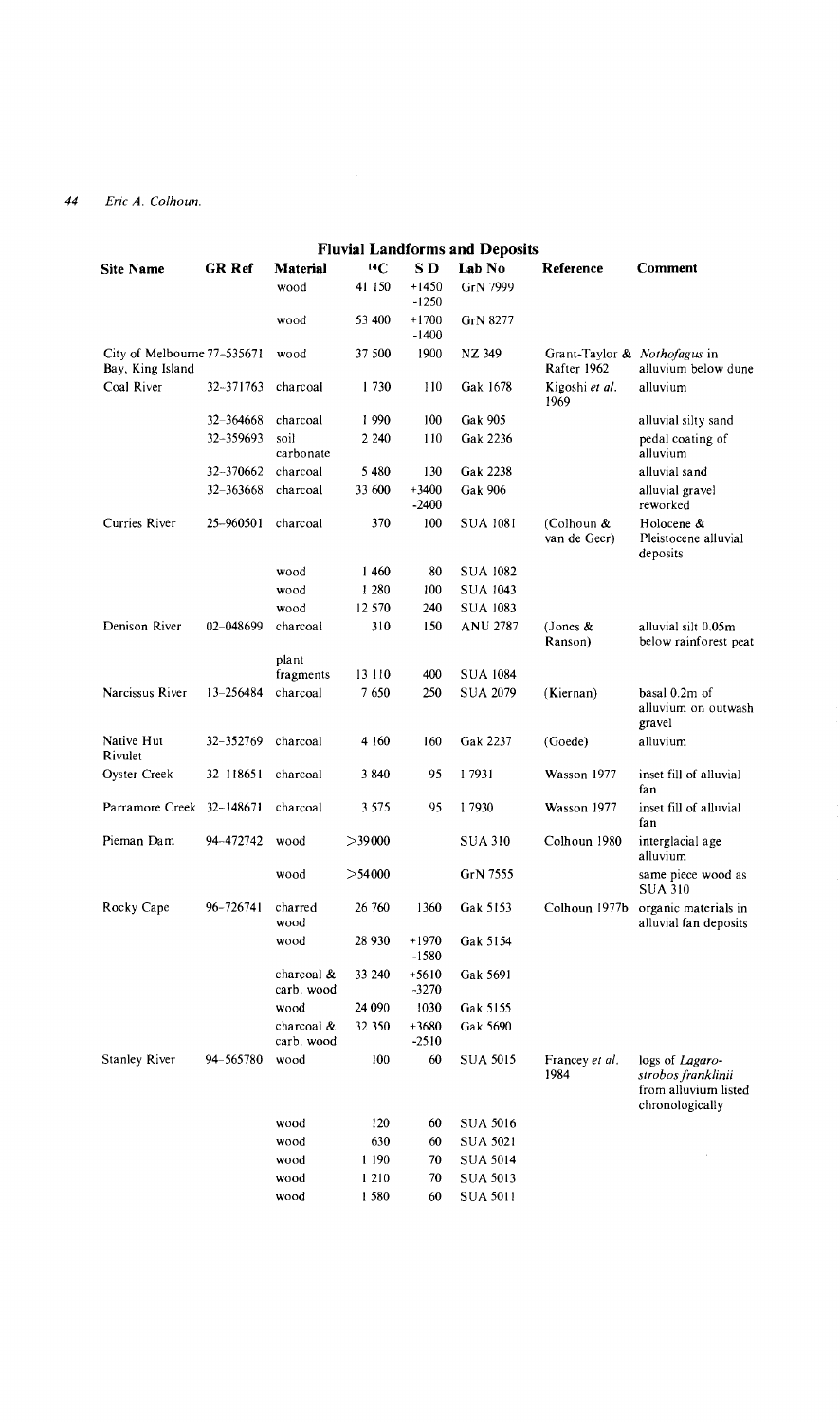#### *Radiocarbon dates/or Tasmania, 1956-1984.* 45

|                            |               |          |         |     | <b>Fluvial Landforms and Deposits</b> |                                       |                                        |
|----------------------------|---------------|----------|---------|-----|---------------------------------------|---------------------------------------|----------------------------------------|
| <b>Site Name</b>           | <b>GR Ref</b> | Material | 14C     | SD. | Lab No                                | Reference                             | Comment                                |
|                            |               | wood     | 1980    | 60  | <b>SUA 5012</b>                       |                                       |                                        |
|                            |               | wood     | 2 0 5 0 | 50  | <b>SUA 5010</b>                       |                                       |                                        |
|                            |               | wood     | 3680    | 40  | <b>SUA 5023</b>                       |                                       |                                        |
|                            |               | wood     | 3 7 5 0 | 40  | <b>SUA 5025</b>                       |                                       |                                        |
|                            |               | wood     | 4 0 9 0 | 40  | <b>SUA 5027</b>                       |                                       |                                        |
|                            |               | wood     | 4670    | 70  | <b>SUA 5019</b>                       |                                       |                                        |
|                            |               | wood     | 5 500   | 50  | <b>SUA 5020</b>                       |                                       |                                        |
|                            |               | wood     | 6 190   | 60  | <b>SUA 5004</b>                       |                                       |                                        |
|                            |               | wood     | 4 0 8 0 | 70  | <b>SUA 5018</b>                       |                                       | logs of Phyllocladus<br>aspleniifolius |
|                            |               | wood     | 4 4 1 0 | 50  | <b>SUA 5026</b>                       |                                       |                                        |
|                            |               | wood     | 12 390  | 80  | <b>SUA 5022</b>                       |                                       | outer wood of<br><b>SUA5028</b>        |
|                            |               | wood     | 12870   | 90  | <b>SUA 5028</b>                       |                                       | inner wood of<br><b>SUA 5022</b>       |
| Tea Tree Rivulet 42-639798 |               | charcoal | 3 040   | 90  | Gak 1677                              | Kigoshi et al.<br>1969,<br>Goede 1973 | alluvium                               |
|                            |               | charcoal | 3850    | 90  | Gak 1148                              |                                       | alluvium                               |
|                            |               | wood     | 4 3 6 0 | 90  | Gak 1147                              |                                       | alluvium                               |
|                            |               | wood     | 4 4 3 5 | 110 | GX 99                                 |                                       | alluvium                               |
|                            |               | charcoal | 5 7 2 0 | 120 | Gak 1289                              |                                       | alluvium                               |
|                            |               | wood     | 6 200   | 200 | Gak 1146                              |                                       | same horizon as<br>preceding date      |

## **Glacial Landforms and Deposits**

| <b>Site Name</b>            | GR Ref    | Material                      | $^{14}$ C       | S D  | Lab No                                 | Reference                         | Comment                                                  |
|-----------------------------|-----------|-------------------------------|-----------------|------|----------------------------------------|-----------------------------------|----------------------------------------------------------|
| Conglomerate<br>Creek       | 03-815406 | wood                          | 30 050          | 2000 | <b>ANU 2535</b>                        | (Colhoun)                         | min. age of organic<br>bed between tills                 |
| Crooked Lake                | 12-410893 | detritus<br>mud               | 5970            | 100  | <b>SUA 1355</b>                        | (Colhoun and<br>Macphail)         | min. age of mud in<br>channel outside<br>lateral moraine |
| Dante Site on<br>King River | 03-902459 | wood                          | 18 800          | 500  | <b>ANU 2533</b>                        | (Kiernan &<br>Colhoun)            | twigs in base of<br>outwash silt and sand                |
|                             |           | Donatia<br>novae<br>zelandiae | 21 180          | 370  | <b>SUA 2154</b>                        |                                   | cushion in alpine<br>humus soil                          |
|                             |           | wood                          | 20 100          | 470  | <b>SUA 2155</b>                        |                                   | twigs in silt below<br>soil                              |
| Fish River Road             | 14-373746 | charcoal                      | >28000          |      | <b>SUA 1938</b>                        | (Hannan &<br>Colhoun)             | charcoal in lateral<br>moraine                           |
| Gormanston                  | 03-834410 | wood                          | 1 560           | 250  | ANU 2534                               | (Kiernan &<br>Colhoun)            | wood intrusive in<br>varved clays                        |
| Lake Nancy                  | 03-032207 | wood & leaf<br>fragments      | 8 7 2 0         | 220  | Gak 671                                | Peterson 1968                     | min. age deglaciation                                    |
| Linda Creek                 | 03-835422 | wood                          | 26 480          | 800  | W 323                                  | Gill 1956                         | wood in varved<br>clays                                  |
|                             |           | wood                          | $>40000$ NZ 348 |      | Grant-Taylor<br>& Rafter<br>1962, 1963 | clayey sands of<br>preglacial age |                                                          |
|                             |           | wood                          | 27 800          | 700  | <b>ANU 2480A</b>                       | Colhoun 1985                      | wood in glacial sands                                    |
|                             |           | $\alpha$ cellulose            | 23 100          | 600  | <b>ANU 2480B</b>                       |                                   | same wood as<br><b>ANU 2480A</b>                         |
| Mackintosh Dam 04-872825    |           | charcoal                      | >35000          |      | <b>SUA 1289</b>                        | Colhoun 1985                      | $\text{ till} > 4C$ limit                                |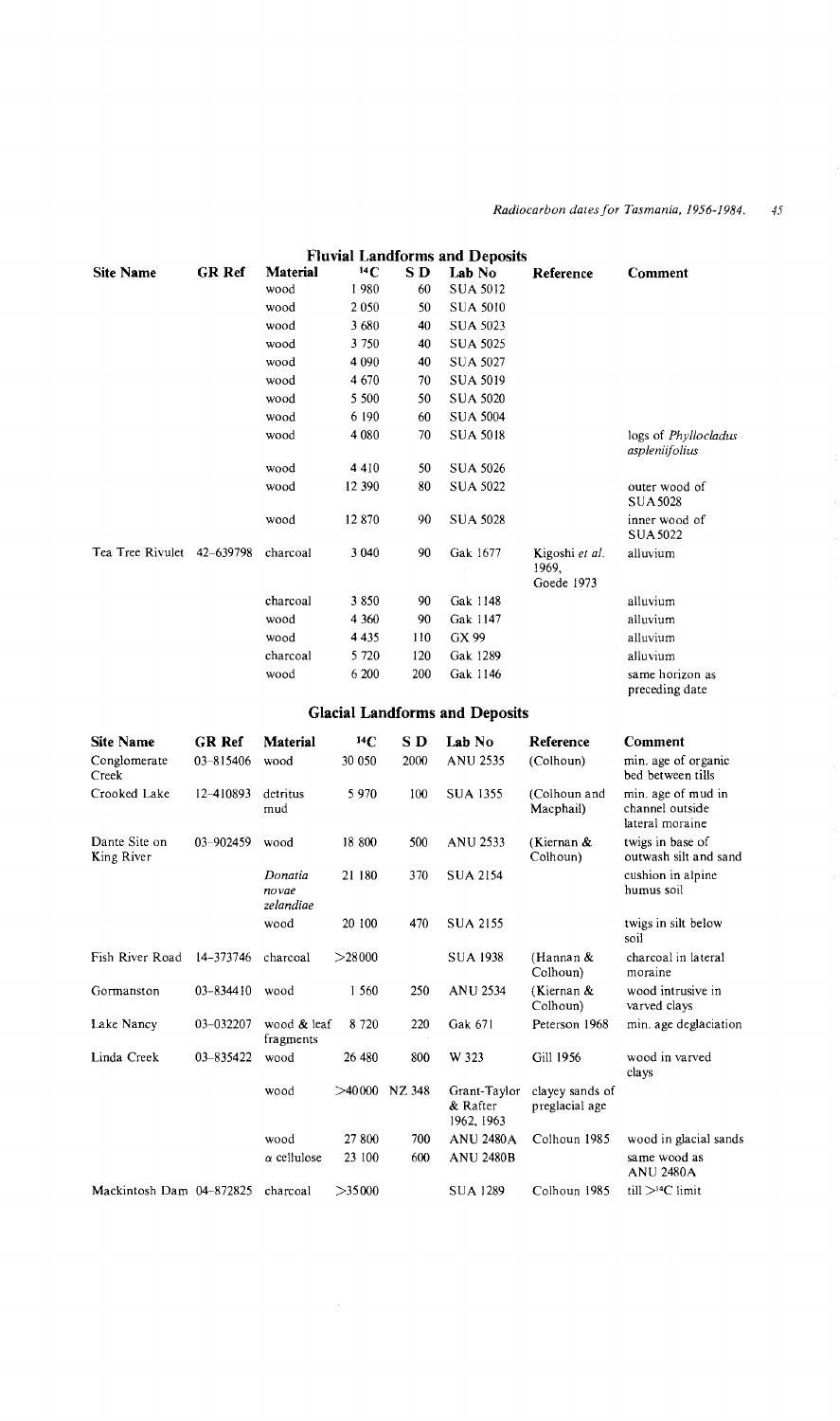## **Lake, Swamp and Peat Deposits**

| <b>Site Name</b>             | <b>GR Ref</b> | Material                 | $^{14}C$ | S D                | Lab No          | Reference                   | Comment                                                                     |
|------------------------------|---------------|--------------------------|----------|--------------------|-----------------|-----------------------------|-----------------------------------------------------------------------------|
| Adamsons Peak                | 21-867004     | carbon<br>fragments      | 9080     | 200                | I 7571          | Macphail &<br>Peterson 1975 | 2.5m in core in cirque                                                      |
| Badger Beach                 | 25-740507     | wood                     | 7380     | 100                | NZ 1219         | Fish & Yaxlev<br>1966       | tree stump in<br>intertidal peat bed                                        |
|                              |               | peat                     | 8 0 2 0  | 140                | Gak 5622        | (Chick)                     | peat bed at high tide                                                       |
|                              |               | peat                     | 7850     | 140                | Gak 5621        |                             | peat bed at mid tide                                                        |
|                              |               | peat                     | 31 960   | $+3400$<br>$-2380$ | Gak 5620        |                             | wave-worn peat<br>masses derived from<br>below low tide                     |
| <b>Beatties Tarn</b>         | 22-705752     | Eucalyptus<br>leaves     | 9 0 5 0  | 200                | <b>Gak 878</b>  | Macphail 1979               | 1.4m in core in cirque<br>lake                                              |
|                              |               | lake mud                 | 7850     | 150                | <b>SUA 324</b>  |                             | $1.4 - 1.65$ m                                                              |
|                              |               | lake mud                 | 11 420   | 205                | SUA 325         |                             | $3.2 - 3.4m$                                                                |
| Ben Lomond,<br>Rodway Valley | 44-557991     | wood<br>fragments        | 3 0 8 0  | 90                 | Gak 670         | Caine 1983                  | peat over<br>blockstream;<br>formerly Talus Valley                          |
| Bird River Track 03-837110   |               | wood                     | 1 290    | 70                 | <b>SUA 5017</b> | Francey et al.<br>1984      | log of Lagarostrobos<br>franklinii                                          |
| Borradaile Plains 14-318857  |               | peat                     | 10 480   | 180                | Gak 785         | (Peterson)                  | peat from depression<br>in glacial drift                                    |
| <b>Broad Valley</b>          | 22-661791     | sedges                   | 3 0 5 0  | 104                | <b>NSW 29B</b>  | Caine 1968                  | Im depth                                                                    |
|                              | 22-659797     | sedges                   | 3 500    | 80                 | <b>NSW 37B</b>  |                             | $1.25m$ depth                                                               |
| <b>Broadmeadows</b><br>Swamp | 36-385733     | peat                     | 11410    | 770                | Gak 5969        | (van de Geer<br>et al.)     | Holocene & late<br>Pleistocene swamp<br>deposits at 0.70.<br>$0.85 \& 1.0m$ |
|                              |               | peat                     | 15 100   | 750                | Gak 7556        |                             |                                                                             |
|                              |               | peat                     | 27 600   | $+1700$<br>-1430   | Gak 6324        |                             |                                                                             |
| Brown Marsh                  | 23-643305     | peat                     | 3 4 9 0  | 90                 | <b>ANU 2744</b> | Macphail &<br>Hope 1985     | 2.7m depth in<br>core 2                                                     |
|                              |               | peat                     | 8 5 7 5  | 125                | I 9558          | Macphail 1979               | 3.1 <sub>m</sub>                                                            |
|                              |               | peat                     | 4930     | 180                | Gak 984         | (Peterson)                  | 5.1m depth in<br>core 1                                                     |
| Camerons<br>Lagoon           | 24-732545     | algal<br>gyttja          | 2670     | 70                 | <b>ANU 3974</b> | (Thomas)                    | $0.2 - 0.28$ m in core                                                      |
|                              |               |                          | 7500     | 130                | <b>ANU 3976</b> |                             | $0.32 - 0.37$ m                                                             |
|                              |               |                          | 7750     | 150                | <b>ANU 2739</b> |                             | $0.52 - 0.59m$                                                              |
| Darwin Crater                | 03-892153     | peat                     | >51000   |                    | GrN 7694        | (Colhoun &<br>van de Geer)  | 6.32-6.38m in 1972<br>core                                                  |
| Dublin Bog                   | 14-371815     | org. mud                 | 8920     | 140                | <b>SUA 2191</b> | (Colhoun &<br>Hannan)       | $4.16 - 4.21$ m in core                                                     |
|                              |               | org. mud                 | 11710    | 190                | SUA 2190        |                             | $6.24 - 6.29$ m                                                             |
|                              |               | org. mud                 | 13 150   | 240                | <b>SUA 2189</b> |                             | $7.34 - 7.46$ m                                                             |
|                              |               | charcoal in<br>lake clay | 13 400   | 600                | <b>SUA 2188</b> |                             | $8.30 - 8.46$ m                                                             |
| Dyes Marsh                   | 13-485385     | peat                     | 4930     | 180                | Gak 784         | (Derbyshire)                | 5.2m depth                                                                  |
| Eagle Tarn                   | 22-664745     | org. mud                 | 9 9 6 0  | 300                | <b>SUA 323</b>  | Macphail 1979               | $3.9 - 4.1m$                                                                |
|                              |               | org. mud                 | 11 400   | 240                | I 7685          |                             | $4.4 - 4.6m$                                                                |
|                              |               | org. mud                 | 6 300    | 400                | ANU 3106        | (Green)                     | $2.1 - 2.2m$ in core                                                        |
|                              |               | org. mud                 | 6 4 20   | 380                | ANU 3108        |                             | $2.5 - 2.6m$                                                                |
|                              |               | org. mud                 | 7440     | 500                | ANU 3112        |                             | $3.3 - 3.4m$                                                                |
|                              |               | org. mud                 | 7460     | 350                | ANU 3113        |                             | $3.5 - 3.6m$                                                                |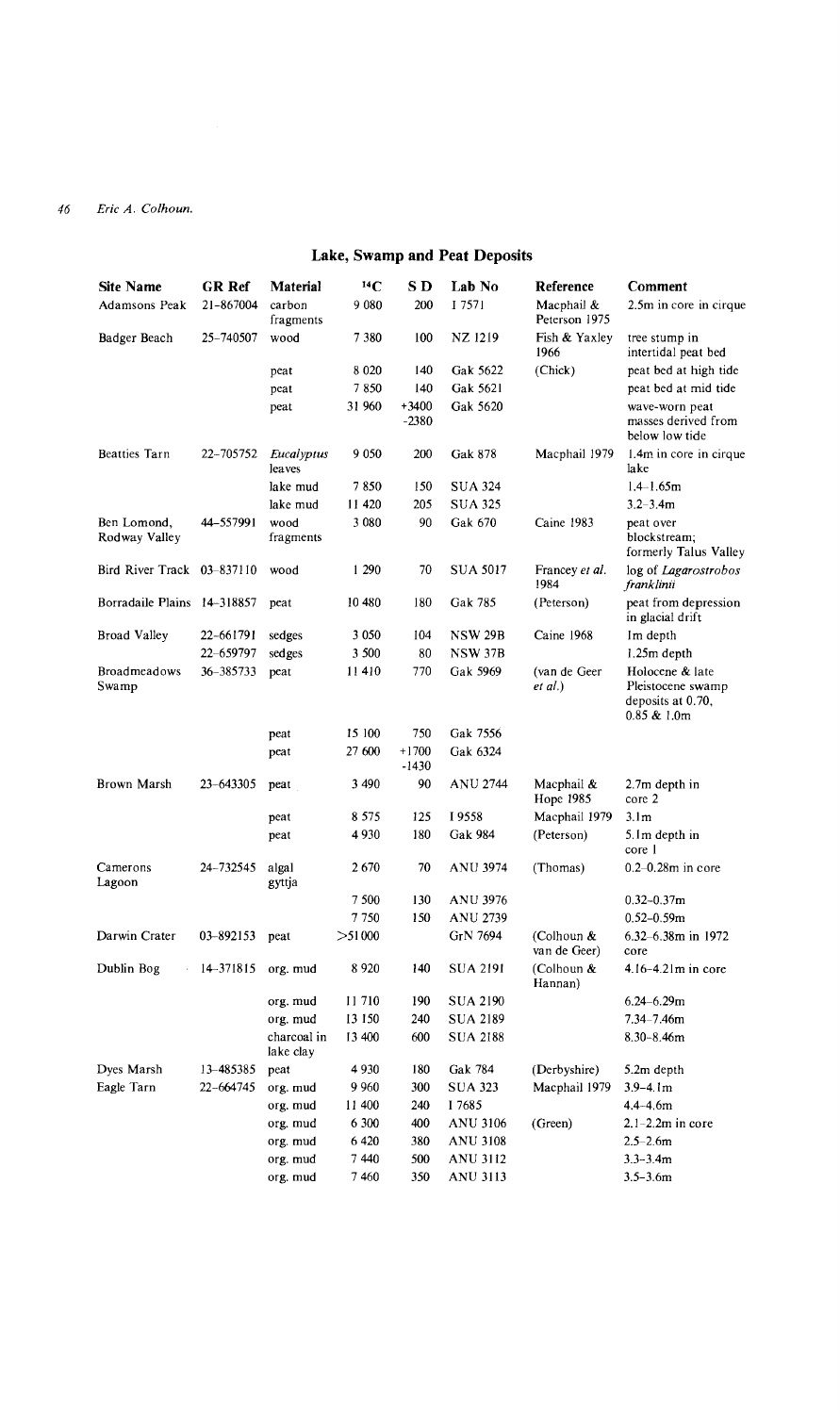|                                                         |               |            | Lake, Swamp and Peat Deposits |                  |                 |                             |                                                                    |  |  |  |  |  |  |  |
|---------------------------------------------------------|---------------|------------|-------------------------------|------------------|-----------------|-----------------------------|--------------------------------------------------------------------|--|--|--|--|--|--|--|
| <b>Site Name</b>                                        | <b>GR Ref</b> | Material   | $^{14}C$                      | S D              | Lab No          | Reference                   | Comment                                                            |  |  |  |  |  |  |  |
|                                                         |               | org. mud   | 9650                          | 850              | ANU 3114        |                             | $3.7 - 3.8$ m                                                      |  |  |  |  |  |  |  |
|                                                         |               | org. mud   | 8.300                         | 490              | ANU 3115        |                             | $3.9 - 4.0m$                                                       |  |  |  |  |  |  |  |
|                                                         |               | org. mud   | 6 3 4 0                       | 190              | ANU 3116        |                             | $4.1 - 4.2m$                                                       |  |  |  |  |  |  |  |
|                                                         |               | org. mud   | 7460                          | 380              | ANU 3117        |                             | $4.3 - 4.4m$                                                       |  |  |  |  |  |  |  |
|                                                         |               | org. mud   | 12 960                        | 950              | ANU 3118        |                             | 4.5–4.6m                                                           |  |  |  |  |  |  |  |
| Gordon Road                                             | 12-510657     | wood       | 33 240                        | +3370<br>$-2370$ | Gak 5625        | (Colhoun)                   | base of ice-pushed<br>organic clays.<br>Probably a minimum<br>age. |  |  |  |  |  |  |  |
| Hartz Lake                                              | $21 - 805128$ | peat       | 2930                          | 100              | <b>SUA 1357</b> | (Colhoun &<br>Macphail)     | $0.5 - 0.59m$                                                      |  |  |  |  |  |  |  |
|                                                         |               | lake clay  | 4 100                         | 200              | SUA 1944        |                             | $0.71 - 0.9m$ in lake<br>clay of core                              |  |  |  |  |  |  |  |
|                                                         |               | lake clay  | Modern                        |                  | <b>SUA 1945</b> |                             | $1.6 - 1.89m$                                                      |  |  |  |  |  |  |  |
| Henty Bridge                                            | 94-734495     | org. clay  | 23 640                        | 1030             | Gak 5597        | Colhoun 1979                | lake clays and slope<br>deposits on till                           |  |  |  |  |  |  |  |
|                                                         |               | org. clay  | 25 660                        | 1200             | Gak 5596        |                             |                                                                    |  |  |  |  |  |  |  |
|                                                         |               | wood       | >34600                        |                  | Gak 5595        |                             |                                                                    |  |  |  |  |  |  |  |
|                                                         |               | wood       | $>$ 34 190                    |                  | Gak 6294        |                             |                                                                    |  |  |  |  |  |  |  |
|                                                         |               | wood       | 23 860                        | 890              | Gak 5594        |                             |                                                                    |  |  |  |  |  |  |  |
| Henty Surface<br>Swamp                                  | 04-786537     | org. mud   | >4380                         |                  | Gak 6292        | (Colhoun)                   | $1.98 - 2.0m$ in core                                              |  |  |  |  |  |  |  |
| Hogsback                                                | 21-874945     | wood       | 750                           | 60               | <b>SUA 2110</b> | (Podger)                    | Telopea rootstock at<br>0.5m depth in peat                         |  |  |  |  |  |  |  |
| Hogsback Plain                                          | 21-863960     | charcoal   | 11 600                        | 100              | SUA 2109        | (Podger)                    | base peat at 1.2m                                                  |  |  |  |  |  |  |  |
| Homestead<br>Swamp<br>Hunter Island                     | 86-094110     | peat       | 4 100                         | 80               | ANU 2532        | (Hope)                      | sandsheet stabilised                                               |  |  |  |  |  |  |  |
| James Tarn,<br>Mount Field                              | 22-641757     | org. mud   | 8 2 8 0                       | 460              | Gak 1158        | Macphail &<br>Peterson 1975 | 1.5m in core                                                       |  |  |  |  |  |  |  |
| Killiecrankie Bay, 48–719900<br>Flinders Island         |               | sandy peat | 12 550                        | 390              | Gak 8261        | (Ladd)                      | 2.45m in core                                                      |  |  |  |  |  |  |  |
|                                                         |               | peat       | >33890                        |                  | Gak 8923        |                             | 3.2 <sub>m</sub>                                                   |  |  |  |  |  |  |  |
|                                                         |               | peat       | 29 630                        | 3030             | Gak 8922        |                             | 4.25-4.28m                                                         |  |  |  |  |  |  |  |
| Killiecrankie<br>Swamp,<br>Flinders Island              | 48-715898     | wood       | 550                           | 140              | Gak 8263        | Ladd 1981                   | 2.0m depth                                                         |  |  |  |  |  |  |  |
| Lagoon of Islands 23-940390                             |               | peat       | 7430                          | 150              | unknown         | (Jackson)                   | base peat                                                          |  |  |  |  |  |  |  |
| Lake Tiberias                                           | 33-300020     | peat       | 9 550                         | 200              | Gak 2239        | Macphail &<br>Jackson 1978  | base of organic<br>$deposit \sim 2m$ depth                         |  |  |  |  |  |  |  |
| Lake Vera                                               | 03-078193     | org. clay  | 6950                          | 175              | I 9557          | Macphail 1979               | 2.08-2.13m in core                                                 |  |  |  |  |  |  |  |
|                                                         |               | org. clay  | 11 530                        | 240              | I 7683          |                             | $2.7 - 2.8$ m                                                      |  |  |  |  |  |  |  |
| Lake Wurawina,<br>Upper Cirque                          | 12-405900     | peat       | 10 360                        | 170              | SUA 1354        | (Colhoun &<br>Macphail)     | $1.65 - 1.75m$ in core                                             |  |  |  |  |  |  |  |
| Laughing Jack<br>Lagoon                                 | 13-415320     | wood       | 810                           | 60               | <b>SUA 1957</b> | (Kiernan)                   | $0.45 - 0.5m$                                                      |  |  |  |  |  |  |  |
|                                                         |               | wood       | 1 540                         | 60               | <b>SUA 1958</b> |                             | $\sim$ 1m depth in silt                                            |  |  |  |  |  |  |  |
| Lower Mackin-<br>tosh Valley                            | 04-869822     | wood       | 36 200                        | +3400<br>$-2400$ | SUA 1287        | (Colhoun &<br>Sansom)       | 0.9m in section                                                    |  |  |  |  |  |  |  |
|                                                         |               | charcoal   | >31700                        |                  | <b>SUA 1288</b> |                             | $1.7-1.75m$ in section                                             |  |  |  |  |  |  |  |
| Mickelthwaite<br>Marsh                                  | 05-846106     | peat       | 7030                          | 110              | I 11863         | (Colhoun &<br>van de Geer)  | 0.85-0.9m in core                                                  |  |  |  |  |  |  |  |
| Middle Patriarch 58-009719<br>Swamp,<br>Flinders Island |               | peat       | 940                           | 110              | Gak 8921        | (Ladd)                      | $0.65 - 0.7m$ in core                                              |  |  |  |  |  |  |  |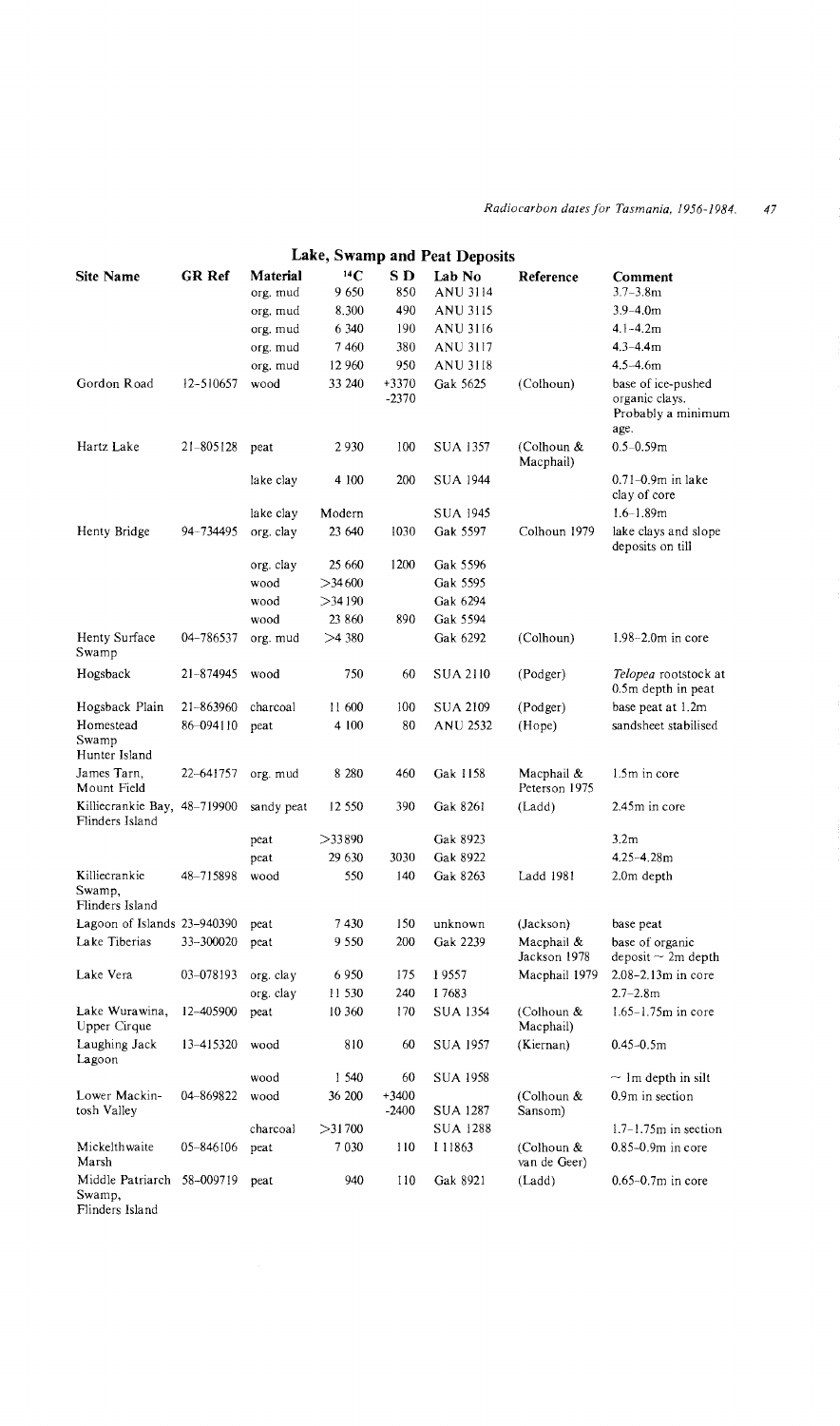|                                                   | Lake, Swamp and Peat Deposits |                  |          |                    |                 |                            |                                              |
|---------------------------------------------------|-------------------------------|------------------|----------|--------------------|-----------------|----------------------------|----------------------------------------------|
| <b>Site Name</b>                                  | <b>GR Ref</b>                 | Material         | $^{14}C$ | S D                | Lab No          | Reference                  | Comment                                      |
|                                                   |                               | peat             | 5 9 20   | 150                | Gak 8920        |                            | $1.4 - 1.45m$                                |
|                                                   |                               | peat             | 10 110   | 420                | Gak 8258        |                            | $1.7 - 1.75m$                                |
| Mount Gould<br>Plateau                            | 14-220512                     | org. silt        | 7920     | 250                | <b>SUA 2080</b> | (Kiernan)                  | 1.6m in core                                 |
| Mount McCall                                      | 03-956100                     | wood             | 2 740    | 60                 | <b>SUA 2108</b> | (Podger)                   | Athrotaxis wood<br>partly buried             |
| Mount Strzelecki, 57–914496<br>near summit        |                               | peat             | 1 510    | 130                | Gak 8260        | (Ladd)                     | $0.84 - 0.86$ m on rock                      |
| Mowbray Swamp 96-365760                           |                               | marl             | >37760   |                    | $Y$ 148/1       | 1957                       | Barendsen et al. 0.6m depth in swamp         |
|                                                   |                               | peat             | >37760   |                    | Y $148/2$       |                            | $0.6 - 1.2m$                                 |
|                                                   |                               | tree stump       | 47 500   | $+2700$<br>$-2000$ | GrN 7481        | (van de Geer<br>et al.)    | 1.35m in spring<br>mound                     |
|                                                   |                               | root stump       | 36 300   | 700                | GrN 8606        |                            | 0.85m depth in pit                           |
|                                                   |                               | humic<br>extract | 34 100   | 700                | GrN 8646        |                            | of GrN 8606                                  |
|                                                   |                               | peat             | 46 400   | $+1300$<br>$-1100$ | GrN 9341        |                            | $1.075 - 1.125$ m                            |
|                                                   |                               | humic<br>extract | 45 200   | $+2600$<br>$-2000$ | GrN 9765        |                            | of GrN 9341                                  |
|                                                   |                               | root stump       | >52000   |                    | GrN 9342        |                            | $1.2 - 1.3m$                                 |
|                                                   |                               | root stump       | (52 220) | 350)               | GrN 9742        |                            | Same sample as<br>GrN 9342                   |
|                                                   |                               | humic<br>extract | (51300)  | $+4400$<br>$-2800$ | GrN 9767        |                            | of GrN 9742                                  |
| Ooze Lake                                         | 20-758837                     | lake clay        | 5 440    | 90                 | <b>SUA 1939</b> | (Colhoun &<br>Macphail)    | $1.0-1.2m$ in core                           |
|                                                   |                               | lake clay        | 8 8 7 0  | 130                | <b>SUA 1940</b> |                            | $2.0 - 2.2m$                                 |
|                                                   |                               | lake clay        | 10 390   | 160                | SUA 1941        |                            | $3.0 - 3.2m$                                 |
|                                                   |                               | lake clay        | 10 670   | 170                | SUA 1942        | Macphail &<br>Colhoun 1985 | $4.0 - 4.2m$                                 |
|                                                   |                               | lake clay        | 12 100   | 160                | SUA 1356        |                            | $4.77 - 5.07$ m                              |
|                                                   |                               | lake clay        | 12 590   | 230                | SUA 1943        |                            | $5.5 - 5.7m$                                 |
|                                                   |                               | lake clay        | 17 700   | 400                | SUA 1359        |                            | $6.4 - 6.65m$                                |
| Phillips Creek                                    | 45-512058                     | wood             | 8 4 7 5  | 85                 | Beta 1885       | Caine 1983                 | 0.8m depth in core 2                         |
|                                                   |                               | lake clay        | 9 535    | 165                | Beta 1886       |                            | 2.25m                                        |
|                                                   |                               | clay with        |          |                    |                 |                            |                                              |
| Poets Hill Lake,                                  |                               | charcoal         | 6 270    | 760                | ANU 2512        | (Noble)                    | $2.27m$ core 1                               |
| formerly referred<br>to as Inter-<br>moraine Lake | 04-807508                     | org. mud         | 3 600    | 180                | SUA 1394        | Colhoun 1979               | $0.505 - 0.54$ m core 2                      |
|                                                   |                               | org. mud         | 10 150   | 220                | SUA 1395        |                            | $1.82 - 1.86m$ core 2                        |
|                                                   |                               | org. mud         | 7410     | 400                | <b>SUA 1396</b> |                            | $2.85 - 2.9m$ core 2<br>believed unreliable  |
|                                                   |                               | org. mud         | 11 420   | 770                | Gak 6297        |                            | 2.9-2.95m core 1                             |
| Pulbeena Swamp 96-436724                          |                               | peat             | 13 690   | 550                | Y 229/1         | 1957                       | Barendsen et al. 0.62-0.8m depth in<br>swamp |
|                                                   |                               | shell marl       | 27 900   | 2000               | $Y$ 229/2       |                            | 1.70 <sub>m</sub>                            |
|                                                   |                               | wood             | 54 200   | $+11000$<br>-4500  | GrN 7322        | Banks et al.<br>1976       | 2.3m in profile of<br>1975                   |
|                                                   |                               | humified<br>peat | 11 370   | 70                 | GrN 7881        | Colhoun et al.<br>1982     | 0.6m depth in section<br>of 1976             |
|                                                   |                               | humified<br>peat | 14 980   | 80                 | GrN 7688        |                            | 0.75m                                        |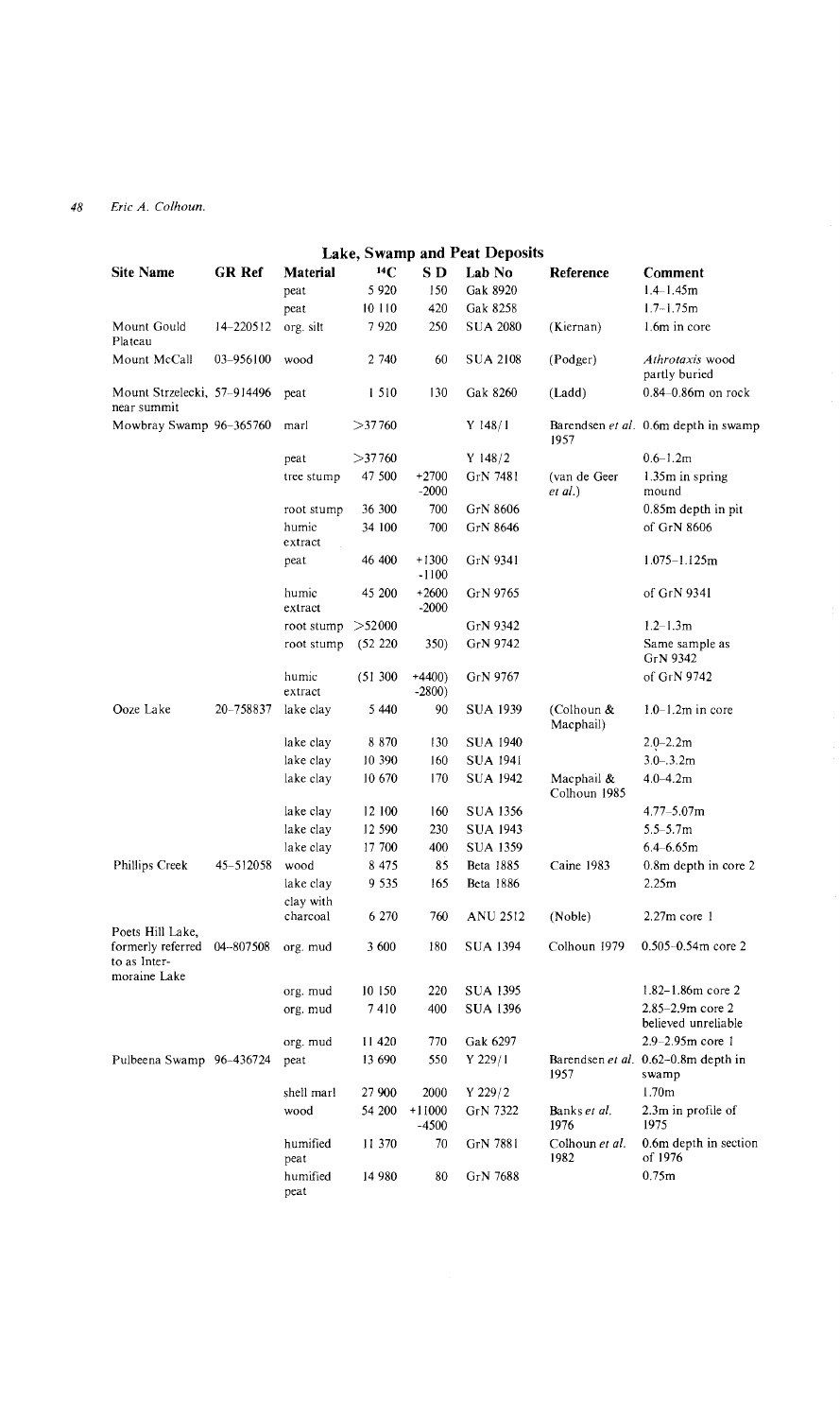|                           |           |                       |          |                      | Lake, Swamp and Peat Deposits |                            |                                                 |
|---------------------------|-----------|-----------------------|----------|----------------------|-------------------------------|----------------------------|-------------------------------------------------|
| <b>Site Name</b>          | GR Ref    | Material<br>humified  | $^{14}C$ | SD <sub>D</sub>      | Lab No                        | Reference                  | Comment                                         |
|                           |           | peat                  | 16 590   | 110                  | GrN 7882                      |                            | 0.85m                                           |
|                           |           | humified<br>peat      | 22 130   | 180                  | GrN 7689                      |                            | 1.15m                                           |
|                           |           | charred<br>root stump | 44 700   | 1500                 | GrN 7690                      |                            | 1.65m                                           |
|                           |           | charred<br>root stump | 42 200   | 800                  | GrN 9458                      |                            | 1.65m                                           |
|                           |           | root stump            | 48 400   | $+1900$<br>$-1600$   | GrN 7691                      |                            | 2.0 <sub>m</sub>                                |
|                           |           | root stump            | 53 400   | $+3700$<br>$-2500$   | GrN 9459                      |                            | 2.0 <sub>m</sub>                                |
|                           |           | root stump            | (42700)  | 900)                 | GrN 8589                      |                            | $2.05 - 2.15m$                                  |
|                           |           | humic<br>extract      | (41100)  | 800)                 | GrN 8636                      |                            | of GrN 8589                                     |
|                           |           | root stump            | 41 450   | 700                  | GrN 9438                      |                            |                                                 |
|                           |           |                       | (42620)  | 200)                 | GrN 9483                      |                            | same sample as<br>GrN 9438                      |
|                           |           | root stump            | (48200)  | 250)                 | GrN 8526                      |                            | $2.55 - 2.65m$                                  |
|                           |           | humic<br>extract      | (47500)  | 800)                 | GrN 8626                      |                            | of GrN 8526                                     |
|                           |           | root stump            | (49250)  | 300)                 | GrN 8754                      |                            | $3.2 - 3.3m$                                    |
|                           |           | humic<br>extract      | (47600)  | $+1900$<br>$(-1500)$ | GrN 8627                      |                            | of GrN 8754                                     |
|                           |           | peat in<br>shell-marl | >55000   |                      | GrN 9798                      |                            | $4.2 - 4.25m$                                   |
|                           |           | peat in<br>shell-marl | (55200)  | 500)                 | GrN 9905                      |                            | same sample as<br>GrN 9798                      |
|                           |           | shell-marl            | 42 500   | 1100                 | GrN 9844                      |                            | same horizon as<br>GrN 9789                     |
| Sundown Point             | 85-044445 | peat                  | 420      | 60                   | ANU 2531                      | (Hope $\&$<br>Ranson)      | $0.21 - 0.27$ m                                 |
|                           |           | peat & org.<br>mud    | 3 300    | 80                   | ANU 2530                      |                            | $0.8 - 0.9m$ ,<br>stabilisation coastal<br>dune |
| Scotts Peak Dam 11-445235 |           | carb. wood $>33600$   |          |                      | Gak 5624                      | (Colhoun)                  | wood in ice-pushed?<br>lake clays               |
| Tarraleah                 | 13-557162 | peat                  | 7 000    | 160                  | ANU 2496                      | Macphail 1984              | $0.4 - 0.5m$ depth in<br>core                   |
|                           |           | peat                  | 7 970    | 180                  | ANU 2745                      |                            | $1.1 - 1.2m$                                    |
|                           |           | org. clay             | 9080     | 195                  | 19559                         |                            | $2.5 - 2.54m$                                   |
| Tullabardine<br>Creek     | 96-879843 | peat                  | 8 0 3 0  | 110                  | <b>SUA 2185</b>               | (Colhoun &<br>van de Geer) | 1.2m depth in<br>monolith                       |
|                           |           | peat                  | 11 060   | 210                  | SUA 2186                      |                            | 1.35m                                           |
|                           |           | wood                  | 11 660   | 150                  | <b>SUA 1044</b>               |                            | 1.6m in section                                 |
|                           |           | org. soil             | 21 250   | 270                  | <b>SUA 1045</b>               |                            | $1.9 - 2.1m$                                    |
|                           |           | wood                  | 31 500   | 900                  | <b>SUA 1046</b>               |                            | $3.05 - 3.1m$ in<br>monolith                    |
|                           |           | wood                  | >43800   |                      | SUA 1047                      |                            | 3.8 <sub>m</sub>                                |
| Tyndall Plateau           | 96-824545 | org. clay             | 9050     | 120                  | <b>SUA 1358</b>               | (Colhoun &<br>Macphail)    | $0.82 - 0.94m$ in core                          |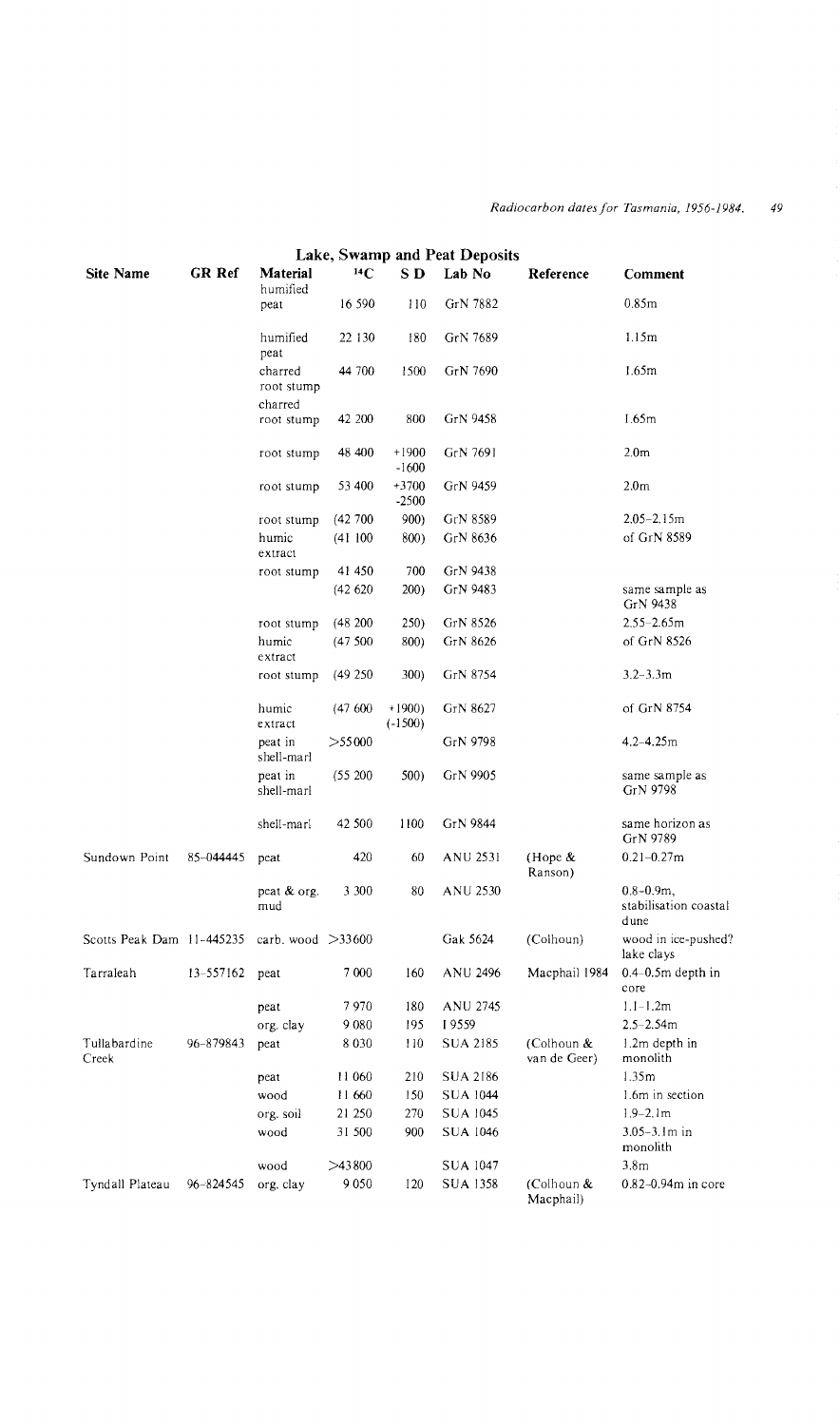|                                         |               |                                |           |                             | Lake, Swamp and Peat Deposits |                                |                                                        |
|-----------------------------------------|---------------|--------------------------------|-----------|-----------------------------|-------------------------------|--------------------------------|--------------------------------------------------------|
| Site Name<br>Unnamed Tarn,              | GR Ref        | Material                       | $^{14}C$  | S D                         | Lab No                        | Reference                      | Comment                                                |
| Mount Field                             | 22-640758     | org. mud                       | 3 5 7 0   | 115                         | I 750                         | (Peterson)                     | $0.35 - 0.4m$                                          |
|                                         |               | org. mud                       | 9 5 9 0   | 240                         | 18007                         | Macphail &<br>Peterson 1975    | 1.5m in core                                           |
|                                         |               | org. mud                       | 9 7 2 5   | 180                         | 18008                         |                                | 3.0 <sub>m</sub>                                       |
|                                         |               |                                |           | <b>Slope Deposits</b>       |                               |                                |                                                        |
| <b>Site Name</b>                        | GR Ref        | Material                       | $^{14}C$  | S D                         | Lab No                        | Reference                      | <b>Comment</b>                                         |
| Barilla Hills                           | 32-343564     | charcoal                       | 6490      | 100                         | <b>UB919</b>                  | (Stephens)                     | silt with charcoal<br>below mudstone<br>slope deposits |
| Ben Lomond,<br>Pig Run Creek            | 44-500037     | charcoal                       | 3 940     | 110                         | Beat 2109                     | Caine 1983                     |                                                        |
| Chester Rivulet                         | 04-784795     | charcoal                       | 18 190    | 340                         | <b>SUA 1042</b>               | (Colhoun)                      | in soil at 5.7m depth<br>in scree                      |
| Gellibrand Point                        | 32-332428     | carb. wood $>37000$            |           |                             | <b>SUA 309</b>                | Colhoun 1975                   | strongly weathered<br>chemically                       |
| Hardstaff Creek                         | 15-195367     | charcoal                       | 13 870    | 820                         | Gak 5968                      | (Colhoun)                      | 1.9m depth in scree                                    |
| Mathinna Plains                         | 45-712145     | charcoal                       | 2 3 4 0   | 90                          | Gak 669                       | Caine 1978                     | at 2m depth in scree                                   |
| Remarkable Cave 41-686178               |               | wood                           | 40 000    |                             | <b>SUA 347</b>                | Colhoun 1977c                  | in 17m of slope<br>deposits                            |
|                                         |               | wood &<br>plant<br>detritus    | >40000    |                             | SUA 348                       |                                |                                                        |
|                                         |               | wood                           | >40000    |                             | <b>SUA 349</b>                |                                |                                                        |
|                                         |               | peaty clay                     | $>$ 37000 |                             | SUA 389                       |                                |                                                        |
|                                         |               | charcoal $>37000$<br>wood      |           |                             | SUA 391                       |                                |                                                        |
|                                         |               | charcoal                       | 29 0 50   | 830                         | <b>SUA 154</b>                |                                | contaminated by<br>humic acid                          |
| Rokeby                                  | 32-389493     | wood                           | 470       | 90                          | Gak?                          | (Stephens $\&$<br>van de Geer) | slope deposits on cliff                                |
| Sayers Hill                             | $15 - 365378$ | charcoal                       | >30600    |                             | Gak 5590                      | Colhoun 1976                   | at 5m depth in slope<br>deposit                        |
|                                         |               |                                |           | <b>Soils and Palaeosols</b> |                               |                                |                                                        |
| <b>Site Name</b>                        | <b>GR</b> Ref | Material                       | $^{14}C$  | S D                         | Lab No                        | Reference                      | Comment                                                |
| Badger Beach                            | 25-694471     | org. clay                      | 15 900    | 510                         | Gak 5619                      | (Chick)                        | Podzol below dune<br>and on beach sands                |
| Ben Lomond.<br>Land of Little<br>Sticks | 44-537029     | peaty soil<br>with<br>charcoal | 4 940     | 90                          | <b>ANU 2513</b>               | Caine 1983                     | $0.76 - 0.77m$ depth                                   |
| Ossians Throne                          | 44–580992     | org. soil                      | 1 250     | 70                          | Beta 2110                     | Caine 1983                     | buried A horizon                                       |
| Ben Lomond,<br>Road                     | 44-518050     | org. soil                      | 19410     | 330                         | Beta 1887                     | Caine 1983                     | covered by blocky<br>mantle                            |
| Fern Tree                               | 32-204471     | charcoal                       | >40000    |                             | 18155                         | Colhoun 1975                   | buried Bt horizon                                      |
| Florentine Valley                       | $12 - 553815$ | charcoal                       | 14 200    | 700                         | Gak 486                       | Davies 1974                    | Podzol A horizon<br>below solifluction                 |
| Linda Creek                             | 03-835422     | wood                           | >40000    |                             | R 488                         | (Banks)                        | Phyllocladus stump<br>below glacial sands              |
|                                         |               | wood                           | >48500    |                             | ANU 3413                      | (Colhoun &<br>Kiernan)         | Phyllocladus stump<br>below glacial sands              |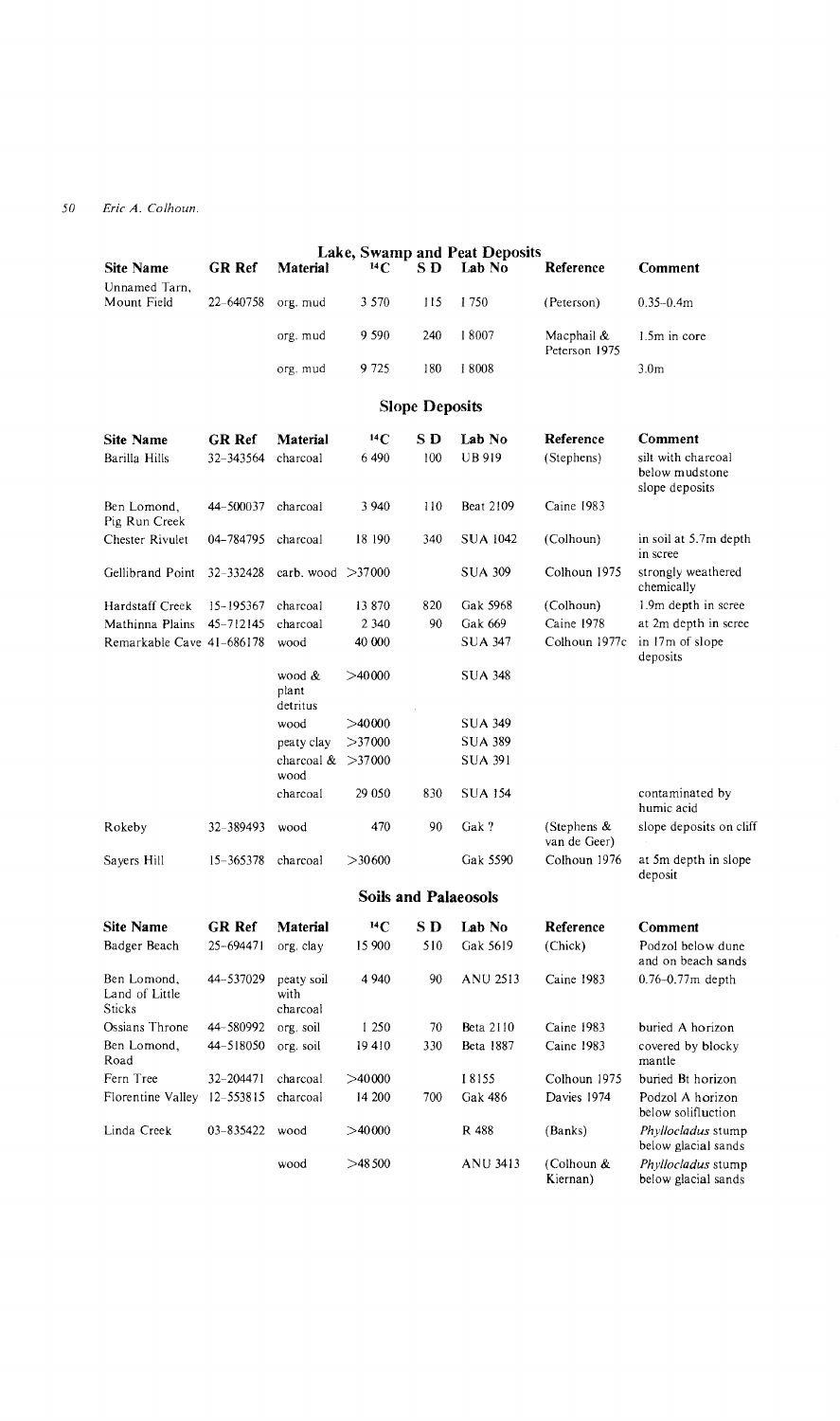#### *Radiocarbon dates for Tasmania, 1956-1984.* 51

|                           | <b>Soils and Palaeosols</b> |               |                          |           |                    |                         |                              |                                                                                       |
|---------------------------|-----------------------------|---------------|--------------------------|-----------|--------------------|-------------------------|------------------------------|---------------------------------------------------------------------------------------|
| <b>Site Name</b>          |                             | GR Ref        | Material                 | $^{14}$ C | S D                | Lab No                  | Reference                    | Comment                                                                               |
| Monpeelyata<br>Canal      |                             | 23-730385     | plant<br>detritus        | 2 9 0 0   | 80                 | Gak 1020                | (Derbyshire)                 | Astelia alpina below<br>solfluction but on<br>same level as Gak<br>1163, date suspect |
|                           |                             |               | charcoal                 | 30 400    | 2300               | Gak 1163                |                              | Derbyshire 1968 soil below solifluction<br>deposit                                    |
| Mount Albert              |                             | 45-742200     | wood &<br>charcoal       | 3 5 2 0   | 100                | Gak 668                 | Caine 1978                   | buried Podzolic A<br>horizon                                                          |
| Mount<br>Arrowsmith       |                             | $13 - 255261$ | charcoal                 | 13 000    | 640                | SUA 1959                | (Kiernan)                    | palaeosol below 1m<br>scree                                                           |
| Scotts Peak Dam 11-421351 |                             |               | wood                     | >33000    |                    | Gak 5623                | Colhoun 1975                 | organic soil within<br>scree                                                          |
| Welcome River             |                             | 86-111863     | charcoal                 | 30 860    | $+4100$<br>$-2770$ | Gak 5970                | Colhoun 1983b                | palaeosol below<br>Holocene beach &<br>dune                                           |
|                           |                             |               |                          |           |                    | <b>MACQUARIE ISLAND</b> |                              |                                                                                       |
| <b>Site Name</b>          | Lat                         |               | Long Material            | 14C       | S D                | Lab No                  | Reference                    | Comment                                                                               |
| Bauer Bay                 | 50 30                       | 158 53 peat   |                          | 2 165     | 80                 | <b>SUA 179</b>          | Colhoun &<br>Goede 1973      | min. age 9m beach                                                                     |
|                           |                             |               | king<br>penguin<br>bones | 3980      | 140                | Gak 644                 | McEvey $\&$<br>Vestjens 1974 | 7m depth                                                                              |
| Finch Creek               | 54 35                       | 158 55 royal  | penguin<br>bones         | 6 100     | 120                | Gak 643                 | McEvey $\&$<br>Vestjens 1974 | in 6m terrace near<br>river mouth                                                     |
| Finch Creek,<br>Ridge     | 54 34                       | 158 55 peat   |                          | 3780      | 140                | <b>SUA 1460</b>         | Selkirk &<br>Selkirk 1983    | $1.27m$ depth                                                                         |
|                           |                             |               | sandy peat               | 10 275    | 230                | <b>Beta 1386</b>        |                              | 1.82 <sub>m</sub>                                                                     |
|                           |                             |               | sandy peat               | 5930      | 240                | SUA 1845X               | Selkirk et al.<br>1984       | 1.9 <sub>m</sub>                                                                      |
|                           |                             |               | sandy peat               | 5 260     | 85                 | Beta 7027               | (Selkirk &<br>Selkirk)       | $1.9 - 2.0m$                                                                          |
|                           |                             |               | humic acid               | 5430      | 80                 | Beta 7027B              |                              | of Beta 7027                                                                          |
|                           |                             |               | sandy peat               | 5630      | 80                 | SUA 2126                |                              | $1.9 - 2.0m$                                                                          |
| Gentoo Flat               | 54 32                       | 158 53 peat   |                          | modern    |                    | <b>Beta 6735</b>        | (Dodson)                     | 0.05m                                                                                 |
|                           |                             |               | peat                     | modern    |                    | Beta 6736               |                              | $0.05 - 0.10$ m                                                                       |
|                           |                             |               | peat                     | modern    |                    | Beta 6737               |                              | $0.25 - 0.28$ m                                                                       |
| Green Gorge               | 54 38                       | 158 54 peat   |                          | 2074      | 80                 | SUA 178                 | Colhoun &<br>Goede 1973      | min. age 9m beach                                                                     |
| Green Gorge<br>Lake       | 54 38                       | 158 54 peat   |                          | 1 570     | 140                | SUA 1463                | Selkirk &<br>Selkirk 1983    | $1.2-1.4m$ depth                                                                      |
|                           |                             |               | peat                     | 7 630     | 280                | SUA 1465                |                              | $2.2 - 2.3m$                                                                          |
| Green Gorge<br>Ridge      | 54 38                       | 158 54 peat   |                          | 5 140     | 140                | SUA 1462                | Selkirk et al.<br>1984       | 0.88m depth                                                                           |
|                           |                             |               | peat                     | 6 900     | -800               | +900 SUA 1461           | Selkirk &<br>Selkirk 1983    | 1.38 <sub>m</sub>                                                                     |
|                           |                             |               | peat                     | 7 200     | 130                | SUA 2164                | Selkirk et al.<br>1984       | repeat SUA 1461<br>from adjacent profile                                              |
| Perseverance              | 54 30                       | 158 56 peat   |                          | 220       | 55                 | <b>Beta 8080</b>        | (Dodson)                     | $0.15 - 0.2m$                                                                         |
| Bluff                     |                             |               | peat                     | $<$ 75    |                    | <b>Beta 8081</b>        |                              | $0.2 - 0.25m$                                                                         |
|                           |                             |               | peat                     | 300       | 55                 | Beta 8082               |                              | $0.25 - 0.3m$                                                                         |
|                           |                             |               | peat                     | 385       | 60                 | Beta 8083               |                              | $0.3 - 0.35m$                                                                         |
|                           |                             |               | peat                     | 625       | 60                 | <b>Beta 8084</b>        |                              | $0.35 - 0.4m$                                                                         |
|                           |                             |               | peat                     | 1 245     | 80                 | <b>Beta 8085</b>        |                              | $0.4 - 0.45$ m                                                                        |
|                           |                             |               | peat                     | 1685      | 70                 | <b>Beta 8086</b>        |                              | $0.5 - 0.58$ m                                                                        |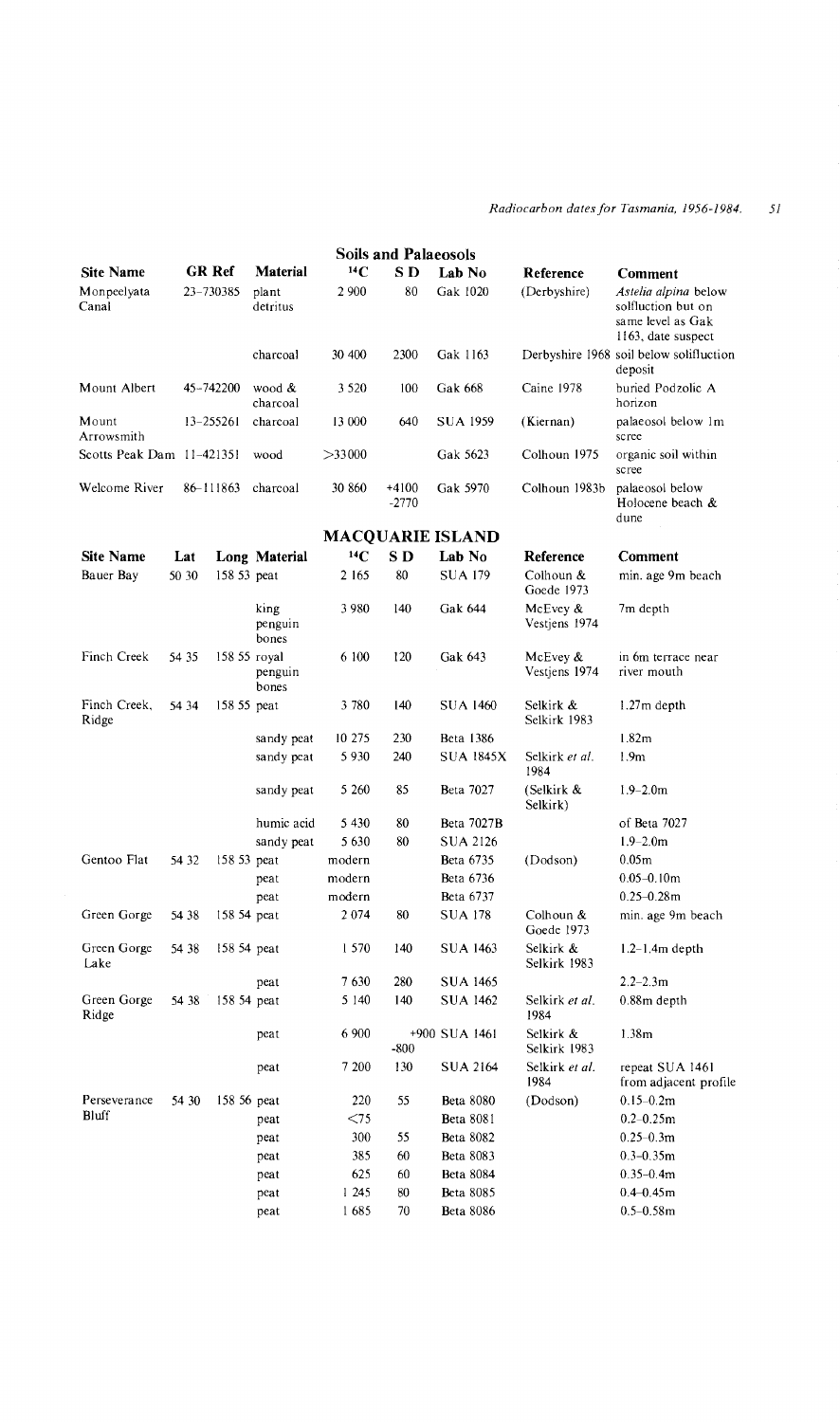| <b>MACOUARIE ISLAND</b> |                   |            |          |     |                   |                           |                                                          |
|-------------------------|-------------------|------------|----------|-----|-------------------|---------------------------|----------------------------------------------------------|
| <b>Site Name</b>        | Lat Long Material |            | $^{14}C$ | S D | Lab No            | Reference                 | Comment                                                  |
| Scoble Lake             | 54 31 158 56      | org. mud   | 3 140    | 100 | Wk 407            | Salas 1983                | 0.78m depth at core<br>base near eastern<br>edge of lake |
|                         |                   | org. mud   | 7 160    | 260 | Wk 405            |                           | top of core from<br>centre of lake                       |
|                         |                   | org. mud   | 8 700    | 220 | Wk 349            |                           | base core at 2m<br>depth                                 |
| The Nuggets             | 54 32 158 57      | peat       | 1700     | 110 | <b>SUA 1468</b>   | Selkirk &<br>Selkirk 1982 | $0.47 - 0.5$ m in cliff<br>section                       |
|                         |                   | org. clay  | 8 5 6 0  | 200 | <b>SUA 1467</b>   |                           | $1.47 - 1.5m$                                            |
|                         |                   | diatomite  | 8 2 3 0  | 240 | <b>SUA 1466</b>   |                           | $3.39 - 3.41$ m                                          |
|                         |                   | lake clay  | 9 400    | 220 | <b>SUA 1894</b>   | Selkirk et al.<br>1984    | 4.4m                                                     |
| Wireless Hill           | 54 30 158 57      | sandy peat | 760      | 100 | <b>SUA 1681</b>   | Selkirk et al.<br>1983    | $1.0 - 1.05m$ depth                                      |
|                         |                   | peat       | 1 5 1 5  | 75  | <b>SUA 1238</b>   | Selkirk &<br>Selkirk 1983 | $1.25 - 1.35m$                                           |
|                         |                   | sandy peat | 1600     | 130 | <b>SUA 1459</b>   | Selkirk et al.<br>1983    | $2.06 - 2.1$ m                                           |
|                         |                   | humic acid | 1 300    | 90  | <b>SUA 1459HA</b> |                           | of SUA 1459                                              |
|                         |                   | sandy peat | 3 4 9 0  | 210 | <b>SUA 1682</b>   |                           | $3.13 - 3.15m$                                           |
|                         |                   | sandy peat | 5 140    | 140 | Beta 1387         |                           | $3.58 - 3.60m$                                           |
|                         |                   | sandy peat | 4880     | 90  | SUA 1527          |                           | $3.84 - 3.94m$                                           |
|                         |                   | humic acid | 4 610    | 100 | SUA 1527HA        |                           | of SUA 1527                                              |

## PERSONS WHO HAVE CONTRIBUTED UNPUBLISHED DATES

| Banks, M.R.                                     | Department of Geology, University<br>of Tasmania                           |                 | School of Pacific Studies, Australian<br>National University, Canberra                                      |  |
|-------------------------------------------------|----------------------------------------------------------------------------|-----------------|-------------------------------------------------------------------------------------------------------------|--|
| Chick, N.K.                                     | Department of Geography,<br>University of Tasmania                         | Kiernan, K.W.   | Department of Geography,<br>University of Tasmania                                                          |  |
| Colhoun, E.A.                                   | Department of Geography,<br>University of Tasmania                         | Ladd, P.G.      | Department of Botany, School of<br>General Studies, Australian National<br>University, Canberra             |  |
| Derbyshire, E.                                  | Department of Geography,<br>University of Leicester, England               | Macphail, M.K.  | Esso House, 127 Kent Street, Sydney<br>Institute of Arctic and Alpine<br>Studies, Boulder, Colorado, U.S.A. |  |
| Dodson, J.                                      | Department of Geography,<br>University of New South Wales                  | Noble, M.       |                                                                                                             |  |
| Gill, E.D.                                      | 1/47 Wattle Valley Road,                                                   | Peterson, J.A.  | Department of Geography,<br>Monash University                                                               |  |
|                                                 | Canterbury, Victoria                                                       | Podger, F.      | CSIRO, Stowell Avenue, Hobart                                                                               |  |
| Goede, A.                                       | Department of Geography,<br>University of Tasmania                         | Ranson, D.      | Tasmanian National Parks and<br>Wildlife Service, Sandy Bay                                                 |  |
| Green, D.                                       | Department of Biogeography and<br>Geomorphology, Research School of        | Sansom, P.W.    | Petrecon Pty. Ltd., Hobart                                                                                  |  |
|                                                 | Pacific Studies, Australian National<br>University, Canberra               | Selkirk, D.R.   | School of Biological Sciences,<br>Sydney University                                                         |  |
| Hannan, D.                                      | Division of Teacher Education,<br>Tasmanian College of Advanced            | Selkirk, P.M.   | School of Biological Sciences,<br>Macquarie University                                                      |  |
|                                                 | Education, Newnham                                                         | Stephens, N.    | Department of Geography,<br>University College of Wales,<br>Swansea                                         |  |
| Hope, G.S.                                      | Department of Geography, School of<br>General Studies, Australian National |                 |                                                                                                             |  |
|                                                 | University, Canberra                                                       | Thomas, I.      | Department of Geography,<br>University of Tasmania                                                          |  |
| Jackson, W.D.                                   | Department of Botany, University of                                        |                 |                                                                                                             |  |
|                                                 | Tasmania                                                                   | van de Geer, G. | Department of Geography,                                                                                    |  |
| Jones, R.<br>Department of Prehistory, Research |                                                                            |                 | University of Tasmania                                                                                      |  |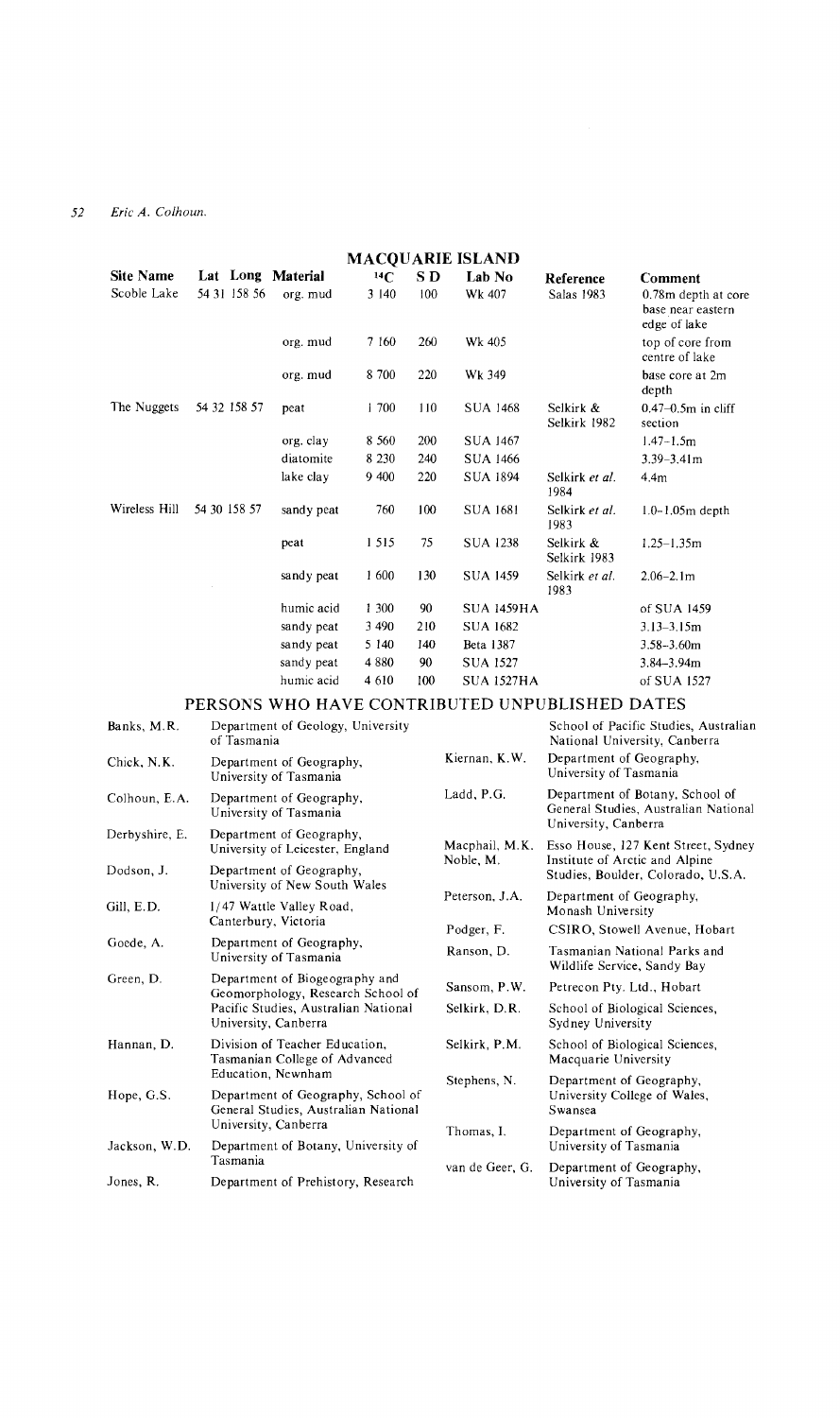- BANKS, M.R., COLHOUN, E.A. & VAN DE GEER, G., 1976: Late Quaternary *Palorchestes azael*  (Mammalia, Diprotodontidae) from northwestern Tasmania. *Alcheringa* I: 159-166.
- BARENDSEN, G. W., DEEVEY, E.S. & GRALENSKI, L.J., 1957: Yale Natural Radiocarbon Measurements III. *Science* 126: 908-919.
- CAINE, N. 1968: Carbon-14dates from the Broad River Valley, Mt. Field National Park, Tasmania. *Aust. J. Sci.* 31 (3): 119.
- CAINE, N., 1978: Late Holocene instability on hillslopes in northeastern Tasmania. *Search* 9: 298.
- CAINE, N., 1983: *THE MOUNTAINS OF NORTH-EASTERN TASMANIA.* Balkema, Rotterdam.
- COLHOUN, E.A., 1975: A Quaternaryclimaticcurvefor Tasmania. Conference paper at *R. Met. Soc. Austr.* Branch Conference on Climate and Climatic Change, Monash University, Dec., 1975, 40 pp.
- COLHOUN, E.A., 1976: The glaciation of the lower Forth Valley, northwestern Tasmania, *Aust. Geogr. Studies,* 14(2): 83-102.
- COLHOUN, E.A., 1977a: A sequence of Late Quaternary deposits at Pipe Clay Lagoon, southeastern Tasmania. *Pap. Proc. R. Soc. Tasm.* III: 29-39.
- COLHOUN, E.A., 1977b. Late Quaternary fan gravels and slope deposits at Rocky Cape, northwestern Tasmania: their palaeoenvironmental significance, *Pap. Proc. R. Soc. Tasm.* III: 13-28.
- COLHOUN, E.A., 1977c: The Remarkable Cave, southeastern Tasmania: its geomorphological development and environmental history. *Pap. Proc. R. Soc. Tasm.* 111: 29-39.
- COLHOUN, E.A., 1979: *QUATERNARY EXCUR-SION TO NORTHWEST AND WEST TAS-MANIA. FIELD GUIDE.* 50 pp. Department of Geography, University of Tasmania.
- COLHOUN, E.A., 1980: Quaternary fluviatile deposits from the Pieman Damsite, Western Tasmania. *Proc. R. Soc. Lond.* B207: 355-384.
- COLHOUN, E.A., 1983a: Tasmanian sea levels in the last 15,000 years. In Hopley, D. (Ed.): *AUSTRA-LIAN SEA LEVELS IN THE LAST 15,000 YEARS: A REVIEW.* Monograph Series, Occasional Paper 3, Department of Geography, James Cook University: 54-58.
- COLHOUN, E.A., 1983b: The Climate of Tasmania 32± 5 KA. In *PROCEEDINGS OF THE FIRST CLIMANZ CONFERENCE.* Department of Biogeography and Geomorphology, Research School of Pacific Studies, Australian National University: 10-11.
- COLHOUN, E.A., 1985: Glaciation of the West Coast Range, Tasmania. *Quaternary Research* 23(3) (in press).
- COLHOUN, E.A. & GOEDE, A., 1973: Fossil penguin bones, <sup>14</sup>C dates and the raised marine terrace of Macquarie Island: some comments. *Search 4*  (11-12): 499-501.
- COLHOUN, E.A. and GOEDE, A., 1979: The Late Quaternary deposits of Blakes Opening and the

Middle Huon Valley, Tasmania. *Phil. Trans. R.Soc.Lond.* 286B: 371-395.

- COLHOUN, E.A. & MOON, A., 1984: Estuarine sediments at the Bowen Bridge on the Derwent River, southeastern Tasmania, *Search* 15 (7-8): 224-226.
- COLHOUN, E.A., VAN DE GEER, G. & MOOK, W.G., 1982: Stratigraphy, pollen analysis and palaeoclimatic interpretation of Pulbeena Swamp, northwestern Tasmania. *Quaternary Research* 18(1): 108-126.
- COSGROVE, R.F., 1985: Early Holocene aboriginal occupation in northeastern Tasmania. *Aust. Archaeology* (in press).
- DAVIES, J.L., 1974: Geomorphology and Quaternary environments. In Williams, W.D. (Ed.): *BIO-GEOGRAPHY AND ECOLOGY IN TAS-MANIA.* Junk, The Hague: 17-27.
- DERBYSHIRE, E., 1968: Two gelifluctates near Great Lake, central Tasmania. *Aust.* J. *Sci.* 31(4): 154-156.
- FISH, G.J. & Y AXLEY, M.L., 1966: *BEHIND THE SCENERY.* Education Department, Tasmania.
- FRANCEY, R.J., BARBETTI, M., BIRD, T., BEARDS-MORE, D., COUPLAND, W., DOLEZAL, J.E., FARQUHAR, G.D., FLYNN, R.G., FRASER, P.J., GIFFORD, R.M., GOOD-MAN, H.S., KUNDA, B., McPHAIL, S., NANSON, G., PEARMAN, G.!. RICHARDS, N.G., SHARKEY, T.D., TEMPLE, R.B. & WEIR, B., 1984: Isotopes in tree rings. *Division of Atmospheric Research Technical Paper* No. 4, CSIRO, Australia.
- GILL, E.D., 1956: Radiocarbon dating for glacial varves in Tasmania *Aust.* J. *Sci.* 19: 80.
- GILL, E.D., 1968: Aboriginal bone implement from fossil bone bed, Tasmania. *Rec. Q. Vict. Mus, Launceston* 31: 1-4.
- GILLESPIE, R., 1977: Sydney University Natural Radiocarbon Measurements IV *Radiocarbon,* 19: 101-110.
- GOEDE, A., 1965: Geomorphology of the Buckland Basin. *Pap. Proc. R. Soc. Tasm.* 99: 133-154
- GOEDE, A., 1973: Floodplain stratigraphy of the Tea Tree Rivulet, Buckland, eastern Tasmania. *Austr. Geogr. Studies* 11: 28-39.
- GOEDE, A. & HARMON, R.S., 1983: Radiometric dating of Tasmanian speleothems - evidence of cave evolution and climatic change. J. *Geol. Soc. Aust.* 30: 89-100.
- GOEDE, A. & HITCHMAN, M.A., 1984: Late Quaternary climatic change - Evidence from a Tasmanian speleothem. In Vogel, J.C. (Ed.); *LATE CAINOZOIC PALAEOCLIMATES OF THE SOUTHERN HEMISPHERE.* Balkema, Rotterdam, 221-232.
- GOEDE, A. & MURRAY, P., 1979: Late Pleistocene bone deposits from a cave in the Florentine Valley, Tasmania. *Pap. Proc. R. Soc. Tasm.* 113: 39-52.